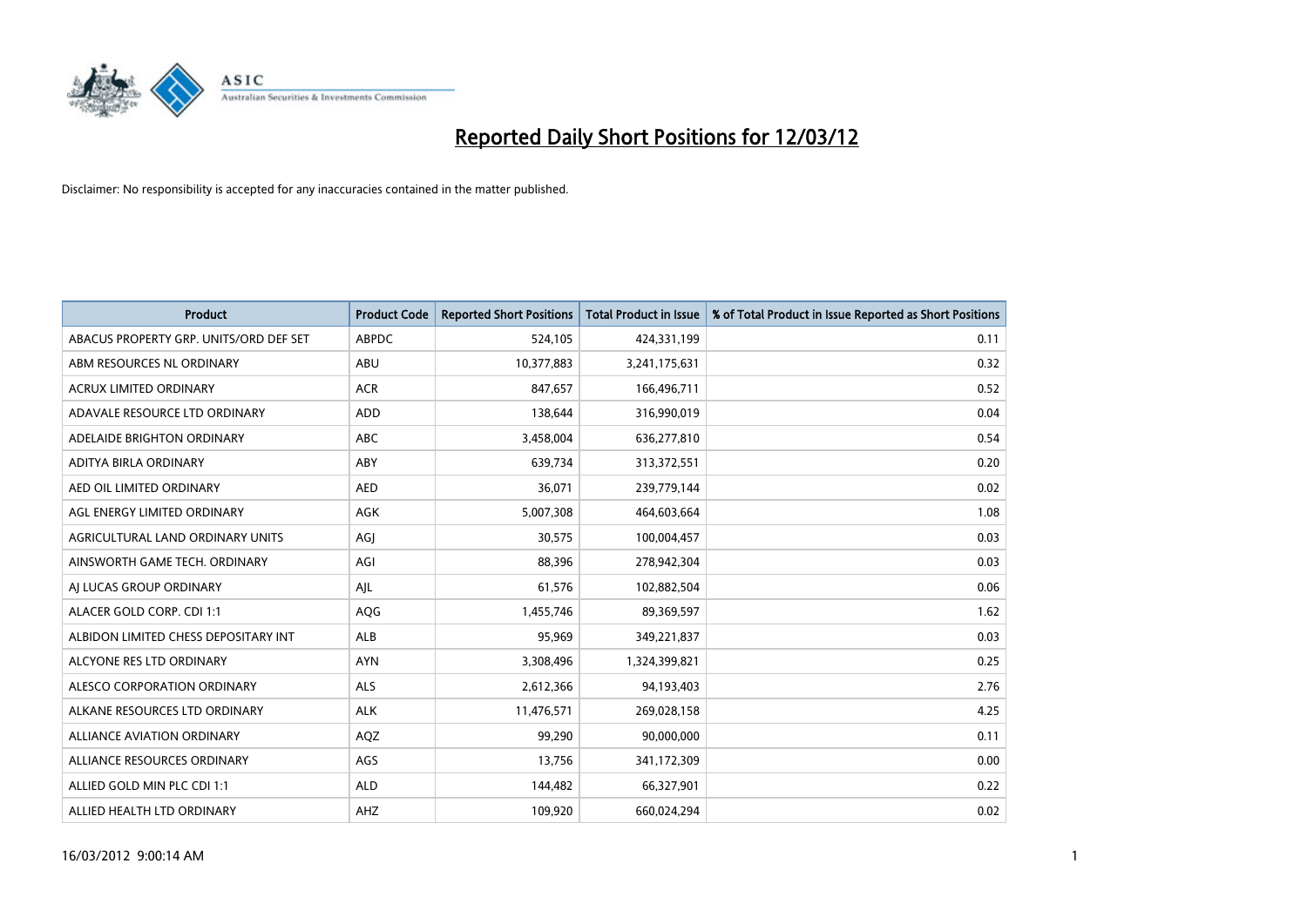

| <b>Product</b>                          | <b>Product Code</b> | <b>Reported Short Positions</b> | <b>Total Product in Issue</b> | % of Total Product in Issue Reported as Short Positions |
|-----------------------------------------|---------------------|---------------------------------|-------------------------------|---------------------------------------------------------|
| ALTONA MINING LTD ORDINARY              | <b>AOH</b>          | 727,954                         | 522,091,038                   | 0.14                                                    |
| ALUMINA LIMITED ORDINARY                | <b>AWC</b>          | 54,886,463                      | 2,440,196,187                 | 2.20                                                    |
| AMADEUS ENERGY ORDINARY                 | AMU                 | 454,000                         | 272,656,633                   | 0.17                                                    |
| AMALGAMATED HOLDINGS ORDINARY           | AHD                 | 20,724                          | 157,596,140                   | 0.01                                                    |
| AMCOR LIMITED ORDINARY                  | AMC                 | 5,962,180                       | 1,206,684,923                 | 0.46                                                    |
| AMP LIMITED ORDINARY                    | AMP                 | 11,594,802                      | 2,854,672,784                 | 0.38                                                    |
| AMPELLA MINING ORDINARY                 | <b>AMX</b>          | 958,541                         | 229,062,032                   | 0.42                                                    |
| ANSELL LIMITED ORDINARY                 | <b>ANN</b>          | 3,234,752                       | 130,656,668                   | 2.47                                                    |
| ANTARES ENERGY LTD ORDINARY             | AZZ                 | 182,021                         | 260,000,000                   | 0.07                                                    |
| ANZ BANKING GRP LTD ORDINARY            | ANZ                 | 18,524,213                      | 2,679,126,626                 | 0.65                                                    |
| APA GROUP STAPLED SECURITIES            | APA                 | 25,828,272                      | 639,334,625                   | 4.03                                                    |
| APEX MINERALS NL ORDINARY               | <b>AXM</b>          | 885,146                         | 5,550,243,713                 | 0.02                                                    |
| APN EUROPEAN RETAIL UNITS STAPLED SEC.  | <b>AEZ</b>          | 11,832                          | 544,910,660                   | 0.00                                                    |
| APN NEWS & MEDIA ORDINARY               | <b>APN</b>          | 28,677,842                      | 630,211,415                   | 4.55                                                    |
| AQUARIUS PLATINUM. ORDINARY             | <b>AOP</b>          | 8,259,882                       | 470,312,578                   | 1.75                                                    |
| AQUILA RESOURCES ORDINARY               | <b>AQA</b>          | 4,537,848                       | 411,804,442                   | 1.09                                                    |
| ARAFURA RESOURCE LTD ORDINARY           | ARU                 | 12,559,104                      | 367,980,342                   | 3.38                                                    |
| ARB CORPORATION ORDINARY                | ARP                 | 97,141                          | 72,481,302                    | 0.13                                                    |
| ARDENT LEISURE GROUP STAPLED SECURITIES | AAD                 | 749,591                         | 331,613,862                   | 0.23                                                    |
| ARISTOCRAT LEISURE ORDINARY             | ALL                 | 14,327,295                      | 543,181,024                   | 2.62                                                    |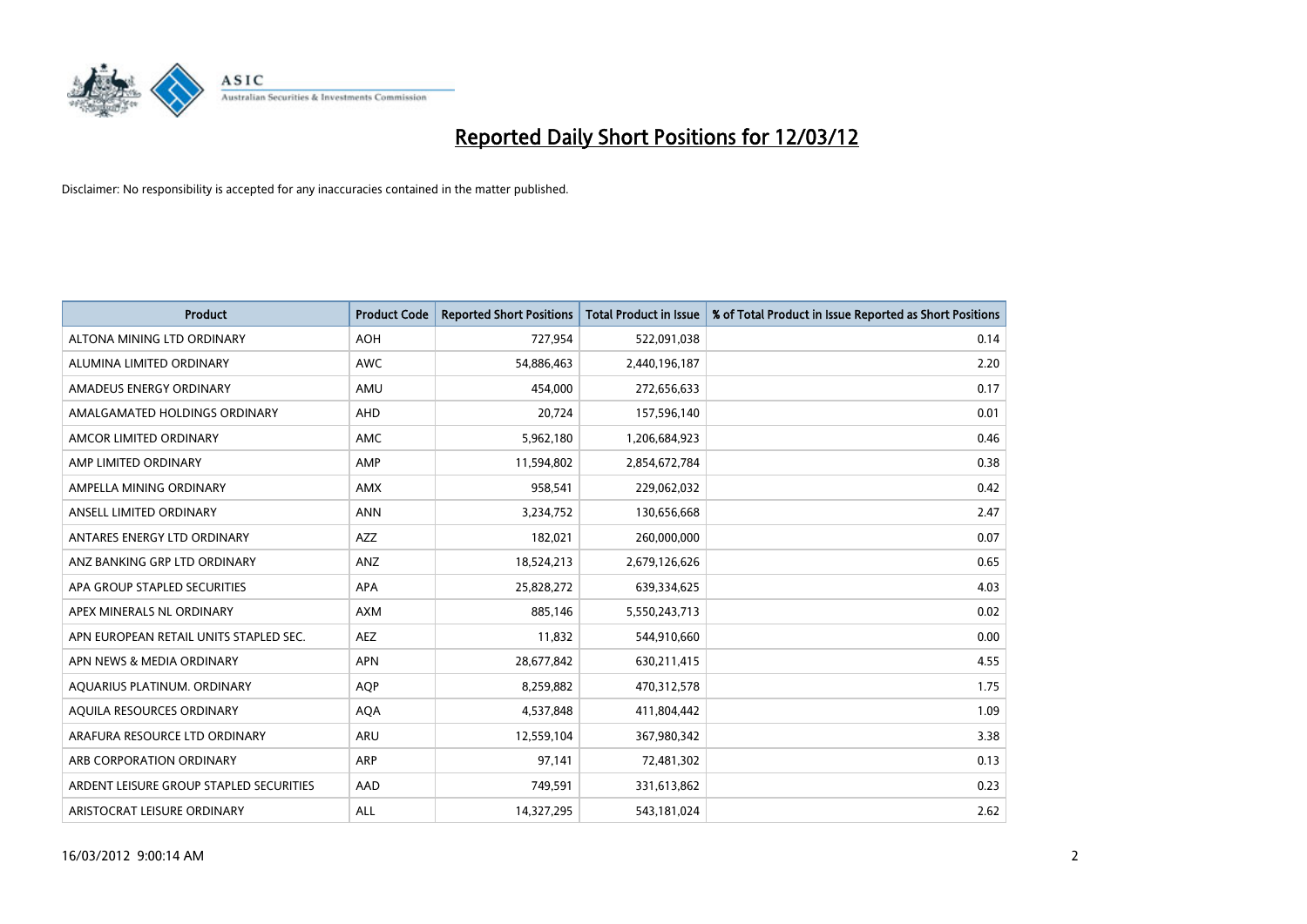

| <b>Product</b>                          | <b>Product Code</b> | <b>Reported Short Positions</b> | <b>Total Product in Issue</b> | % of Total Product in Issue Reported as Short Positions |
|-----------------------------------------|---------------------|---------------------------------|-------------------------------|---------------------------------------------------------|
| ASCIANO LIMITED ORDINARY                | <b>AIO</b>          | 10,261,425                      | 975,385,664                   | 1.06                                                    |
| ASG GROUP LIMITED ORDINARY              | ASZ                 | 89,990                          | 171,456,889                   | 0.05                                                    |
| ASPEN GROUP ORD/UNITS STAPLED           | APZ                 | 1,134,869                       | 596,206,393                   | 0.19                                                    |
| ASPIRE MINING LTD ORDINARY              | <b>AKM</b>          | 647,523                         | 620,594,556                   | 0.10                                                    |
| <b>ASTON RES LTD ORDINARY</b>           | <b>AZT</b>          | 631,410                         | 204,668,861                   | 0.31                                                    |
| ASTRO JAP PROP GROUP STAPLED SECURITIES | AJA                 | 63,326                          | 58,445,002                    | 0.10                                                    |
| ASX LIMITED ORDINARY                    | ASX                 | 3,276,675                       | 175,136,729                   | 1.88                                                    |
| ATLAS IRON LIMITED ORDINARY             | <b>AGO</b>          | 15,758,205                      | 894,874,560                   | 1.74                                                    |
| <b>AURORA OIL &amp; GAS ORDINARY</b>    | <b>AUT</b>          | 6,147,760                       | 411,655,343                   | 1.50                                                    |
| AUSDRILL LIMITED ORDINARY               | <b>ASL</b>          | 1,429,663                       | 303,554,821                   | 0.49                                                    |
| AUSENCO LIMITED ORDINARY                | AAX                 | 1,357,435                       | 123,258,843                   | 1.10                                                    |
| AUSGOLD LIMITED ORDINARY                | <b>AUC</b>          | 27,600                          | 120,488,473                   | 0.02                                                    |
| <b>AUSTAL LIMITED ORDINARY</b>          | ASB                 | 983,306                         | 188,069,638                   | 0.51                                                    |
| <b>AUSTAR UNITED ORDINARY</b>           | <b>AUN</b>          | 4,223,820                       | 1,271,505,737                 | 0.31                                                    |
| AUSTBROKERS HOLDINGS ORDINARY           | <b>AUB</b>          | $\overline{2}$                  | 55,545,576                    | 0.00                                                    |
| AUSTIN ENGINEERING ORDINARY             | ANG                 | 5,943                           | 72,314,403                    | 0.00                                                    |
| AUSTIN EXPLORATION ORDINARY             | <b>AKK</b>          | 350,000                         | 947,163,760                   | 0.04                                                    |
| <b>AUSTRALAND ASSETS ASSETS</b>         | AAZPB               | 1,168                           | 2,750,000                     | 0.04                                                    |
| AUSTRALAND PROPERTY STAPLED SECURITY    | <b>ALZ</b>          | 943,984                         | 576,846,597                   | 0.17                                                    |
| AUSTRALIAN AGRICULT. ORDINARY           | AAC                 | 759,657                         | 312,861,135                   | 0.23                                                    |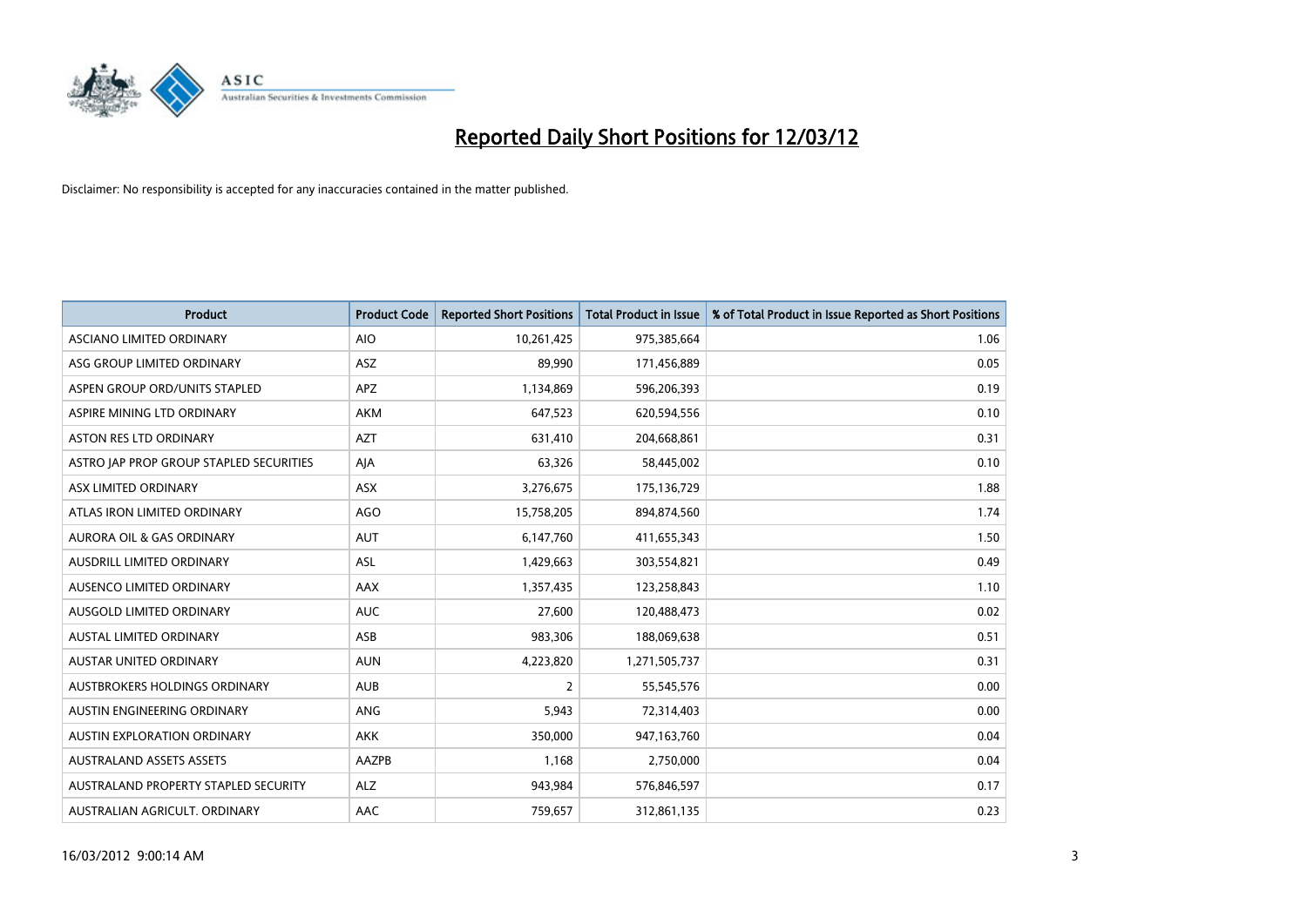

| <b>Product</b>                      | <b>Product Code</b> | <b>Reported Short Positions</b> | <b>Total Product in Issue</b> | % of Total Product in Issue Reported as Short Positions |
|-------------------------------------|---------------------|---------------------------------|-------------------------------|---------------------------------------------------------|
| <b>AUSTRALIAN EDUCATION UNITS</b>   | <b>AEU</b>          | 625,000                         | 175,465,397                   | 0.36                                                    |
| AUSTRALIAN FOUNDAT. ORDINARY        | AFI                 | 1,586                           | 1,027,732,653                 | 0.00                                                    |
| AUSTRALIAN INFRASTR, UNITS/ORDINARY | <b>AIX</b>          | 12,065,215                      | 620,733,944                   | 1.93                                                    |
| AUSTRALIAN MINES LTD ORDINARY       | <b>AUZ</b>          | 1,400,000                       | 636,910,317                   | 0.22                                                    |
| AUSTRALIAN PHARM, ORDINARY          | API                 | 298,575                         | 488,115,883                   | 0.06                                                    |
| AUTOMOTIVE HOLDINGS ORDINARY        | <b>AHE</b>          | 52,404                          | 260,579,682                   | 0.02                                                    |
| AVEXA LIMITED ORDINARY              | <b>AVX</b>          | 243,657                         | 847,688,779                   | 0.03                                                    |
| AWE LIMITED ORDINARY                | AWE                 | 2,409,661                       | 521,871,941                   | 0.47                                                    |
| AZIMUTH RES LTD ORDINARY            | <b>AZH</b>          | 259,996                         | 392,650,724                   | 0.06                                                    |
| AZUMAH RESOURCES ORDINARY           | <b>AZM</b>          | 2,256,393                       | 333,614,095                   | 0.67                                                    |
| BANDANNA ENERGY ORDINARY            | <b>BND</b>          | 2,981,022                       | 528,481,199                   | 0.56                                                    |
| BANK OF QUEENSLAND. ORDINARY        | <b>BOO</b>          | 9,099,827                       | 229,598,329                   | 3.95                                                    |
| <b>BASE RES LIMITED ORDINARY</b>    | <b>BSE</b>          | 1,127,063                       | 460,440,029                   | 0.24                                                    |
| <b>BATHURST RESOURCES ORDINARY</b>  | <b>BTU</b>          | 7,700,196                       | 692,447,997                   | 1.12                                                    |
| <b>BC IRON LIMITED ORDINARY</b>     | <b>BCI</b>          | 271,330                         | 103,861,000                   | 0.26                                                    |
| BEACH ENERGY LIMITED ORDINARY       | <b>BPT</b>          | 10,707,494                      | 1,113,497,051                 | 0.96                                                    |
| BEADELL RESOURCE LTD ORDINARY       | <b>BDR</b>          | 4,255,508                       | 716,004,752                   | 0.58                                                    |
| BENDIGO AND ADELAIDE ORDINARY       | <b>BEN</b>          | 5,100,044                       | 384, 382, 783                 | 1.32                                                    |
| BERKELEY RESOURCES ORDINARY         | <b>BKY</b>          | 179,238                         | 174,298,273                   | 0.10                                                    |
| BETASHARES ASX RES ETF UNITS        | <b>ORE</b>          | 94,330                          | 4,220,217                     | 2.24                                                    |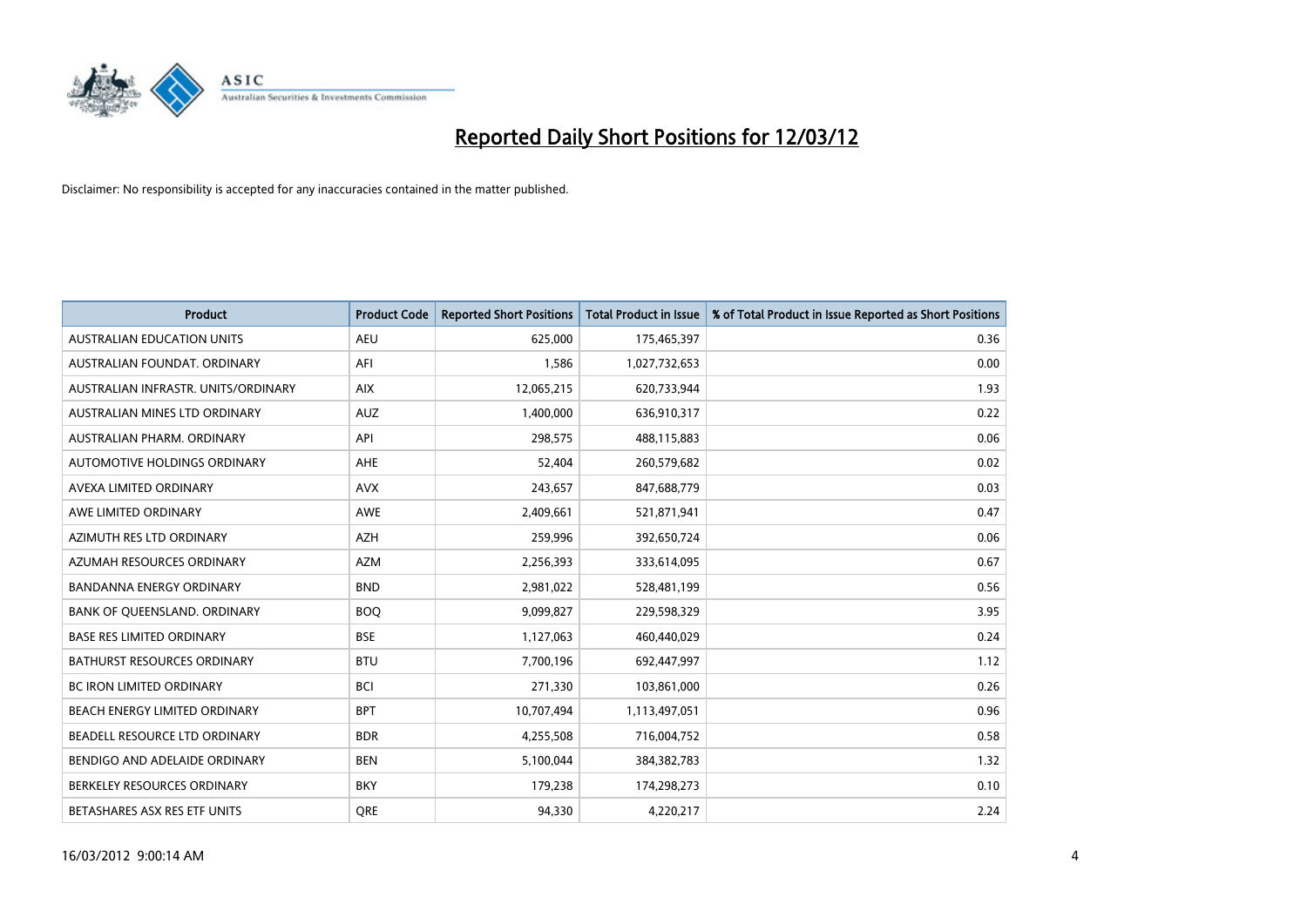

| <b>Product</b>                       | <b>Product Code</b> | <b>Reported Short Positions</b> | <b>Total Product in Issue</b> | % of Total Product in Issue Reported as Short Positions |
|--------------------------------------|---------------------|---------------------------------|-------------------------------|---------------------------------------------------------|
| BETASHARESCASHETF ETF UNITS          | AAA                 | 25,300                          | 20,000                        | 126.50                                                  |
| <b>BHP BILLITON LIMITED ORDINARY</b> | <b>BHP</b>          | 16,381,407                      | 3,211,691,105                 | 0.46                                                    |
| <b>BILLABONG ORDINARY</b>            | <b>BBG</b>          | 26,788,001                      | 255,102,103                   | 10.46                                                   |
| <b>BIOTA HOLDINGS ORDINARY</b>       | <b>BTA</b>          | 1,585,262                       | 181,703,711                   | 0.86                                                    |
| <b>BISALLOY STEEL ORDINARY</b>       | <b>BIS</b>          | 84,480                          | 43,291,509                    | 0.20                                                    |
| BKI INVESTMENT LTD ORDINARY          | BKI                 | 508                             | 425,549,573                   | 0.00                                                    |
| <b>BLACKTHORN RESOURCES ORDINARY</b> | <b>BTR</b>          | 132,798                         | 122,918,000                   | 0.11                                                    |
| BLUESCOPE STEEL LTD ORDINARY         | <b>BSL</b>          | 37,346,145                      | 3,349,185,247                 | 1.11                                                    |
| <b>BOART LONGYEAR ORDINARY</b>       | <b>BLY</b>          | 4,907,640                       | 461,163,412                   | 1.07                                                    |
| <b>BOOM LOGISTICS ORDINARY</b>       | <b>BOL</b>          | 338,639                         | 468,663,585                   | 0.07                                                    |
| BORAL LIMITED. ORDINARY              | <b>BLD</b>          | 30,003,087                      | 744,778,604                   | 4.00                                                    |
| BOTSWANA METALS LTD ORDINARY         | <b>BML</b>          | 7,000                           | 143,717,013                   | 0.00                                                    |
| <b>BRADKEN LIMITED ORDINARY</b>      | <b>BKN</b>          | 4,588,288                       | 166,624,800                   | 2.74                                                    |
| <b>BRAMBLES LIMITED ORDINARY</b>     | <b>BXB</b>          | 11,665,413                      | 1,480,462,443                 | 0.76                                                    |
| <b>BREVILLE GROUP LTD ORDINARY</b>   | <b>BRG</b>          | 51,739                          | 130,095,322                   | 0.04                                                    |
| BRICKWORKS LIMITED ORDINARY          | <b>BKW</b>          | 6,344                           | 147,567,333                   | 0.00                                                    |
| <b>BROCKMAN RESOURCES ORDINARY</b>   | <b>BRM</b>          | 110,783                         | 145,013,151                   | 0.07                                                    |
| BT INVESTMENT MNGMNT ORDINARY        | <b>BTT</b>          | 2,904                           | 267,906,977                   | 0.00                                                    |
| <b>BURU ENERGY ORDINARY</b>          | <b>BRU</b>          | 6,500,625                       | 234,204,477                   | 2.78                                                    |
| <b>BWP TRUST ORDINARY UNITS</b>      | <b>BWP</b>          | 548,482                         | 525,255,093                   | 0.09                                                    |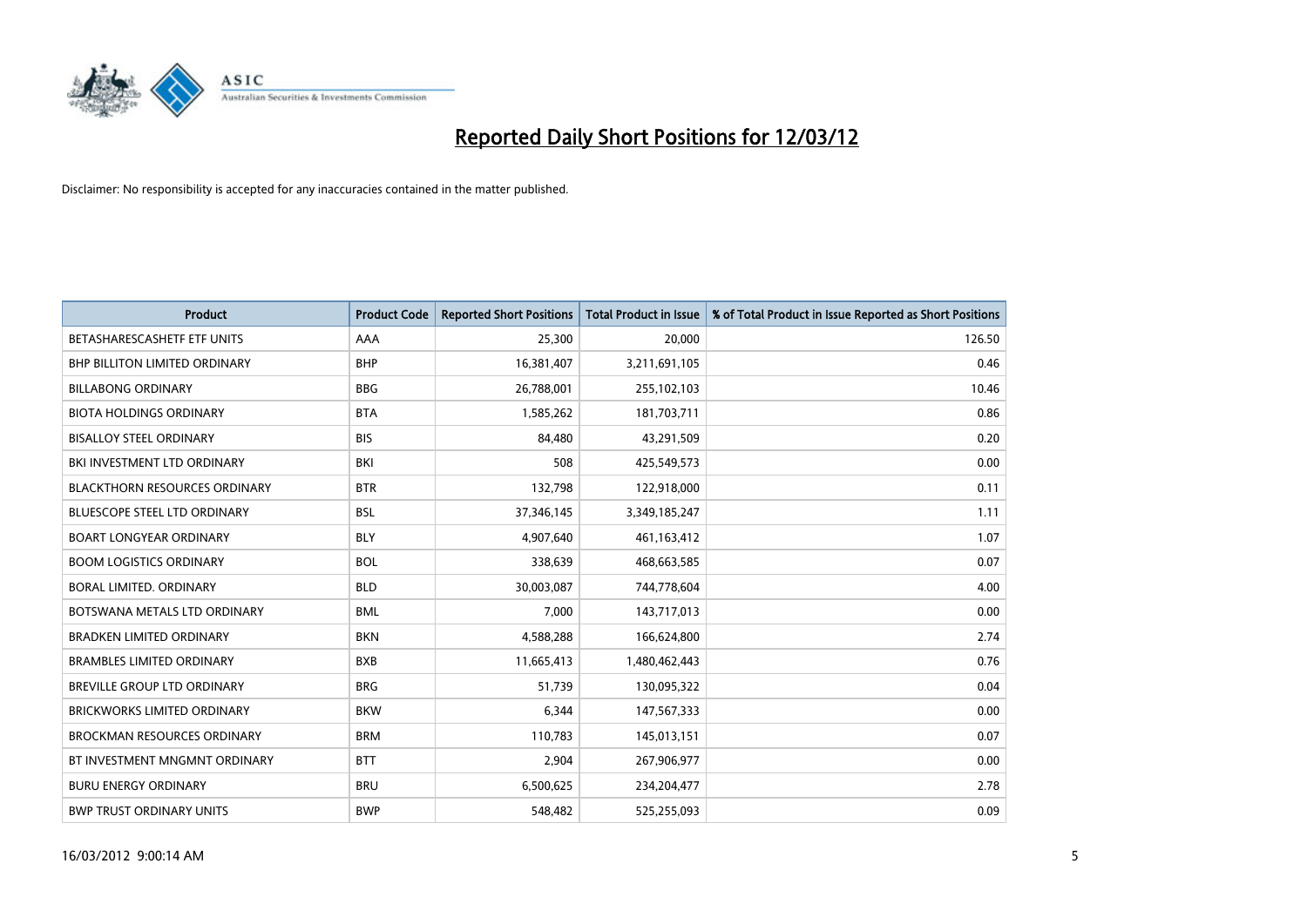

| <b>Product</b>                          | <b>Product Code</b> | <b>Reported Short Positions</b> | <b>Total Product in Issue</b> | % of Total Product in Issue Reported as Short Positions |
|-----------------------------------------|---------------------|---------------------------------|-------------------------------|---------------------------------------------------------|
| <b>CABCHARGE AUSTRALIA ORDINARY</b>     | CAB                 | 659,738                         | 120,437,014                   | 0.55                                                    |
| CALTEX AUSTRALIA ORDINARY               | <b>CTX</b>          | 6,139,305                       | 270,000,000                   | 2.24                                                    |
| <b>CAMPBELL BROTHERS ORDINARY</b>       | <b>CPB</b>          | 1,603,578                       | 67,503,411                    | 2.37                                                    |
| CAPE LAMBERT RES LTD ORDINARY           | <b>CFE</b>          | 347,642                         | 689,108,792                   | 0.04                                                    |
| CARABELLA RES LTD ORDINARY              | <b>CLR</b>          | 406                             | 133,642,797                   | 0.00                                                    |
| <b>CARBON ENERGY ORDINARY</b>           | <b>CNX</b>          | 2,361,449                       | 772,293,626                   | 0.30                                                    |
| <b>CARDNO LIMITED ORDINARY</b>          | CDD                 | 991,117                         | 123,929,154                   | 0.79                                                    |
| CARNARVON PETROLEUM ORDINARY            | <b>CVN</b>          | 3,725,352                       | 694,644,634                   | 0.53                                                    |
| CARNEGIE WAVE ENERGY ORDINARY           | <b>CWE</b>          | 83,000                          | 1,021,487,627                 | 0.01                                                    |
| CARPATHIAN RESOURCES ORDINARY           | <b>CPN</b>          | 75,000                          | 304,535,101                   | 0.02                                                    |
| CARPENTARIA EXP. LTD ORDINARY           | CAP                 | 9,777                           | 99,191,301                    | 0.01                                                    |
| CARSALES.COM LTD ORDINARY               | <b>CRZ</b>          | 15,076,050                      | 233,674,223                   | 6.42                                                    |
| <b>CASH CONVERTERS ORDINARY</b>         | CCV                 | 100.629                         | 379,761,025                   | 0.02                                                    |
| <b>CASPIAN OIL &amp; GAS ORDINARY</b>   | <b>CIG</b>          | 50.000                          | 1,331,500,513                 | 0.00                                                    |
| CEDAR WOODS PROP. ORDINARY              | <b>CWP</b>          | $\mathbf{1}$                    | 62,858,325                    | 0.00                                                    |
| <b>CELLNET GROUP ORDINARY</b>           | <b>CLT</b>          | 1,342                           | 59,570,111                    | 0.00                                                    |
| CENTRAL PETROLEUM ORDINARY              | <b>CTP</b>          | 11,455                          | 1,253,376,265                 | 0.00                                                    |
| CENTRO RETAIL AUST ORD/UNIT STAPLED SEC | <b>CRF</b>          | 217,923                         | 1,340,723,189                 | 0.02                                                    |
| CENTRO RETAIL GROUP STAPLED SECURITIES  | <b>CER</b>          | 452,940                         | 2,286,399,424                 | 0.02                                                    |
| <b>CERAMIC FUEL CELLS ORDINARY</b>      | <b>CFU</b>          | 445,152                         | 1,366,298,863                 | 0.04                                                    |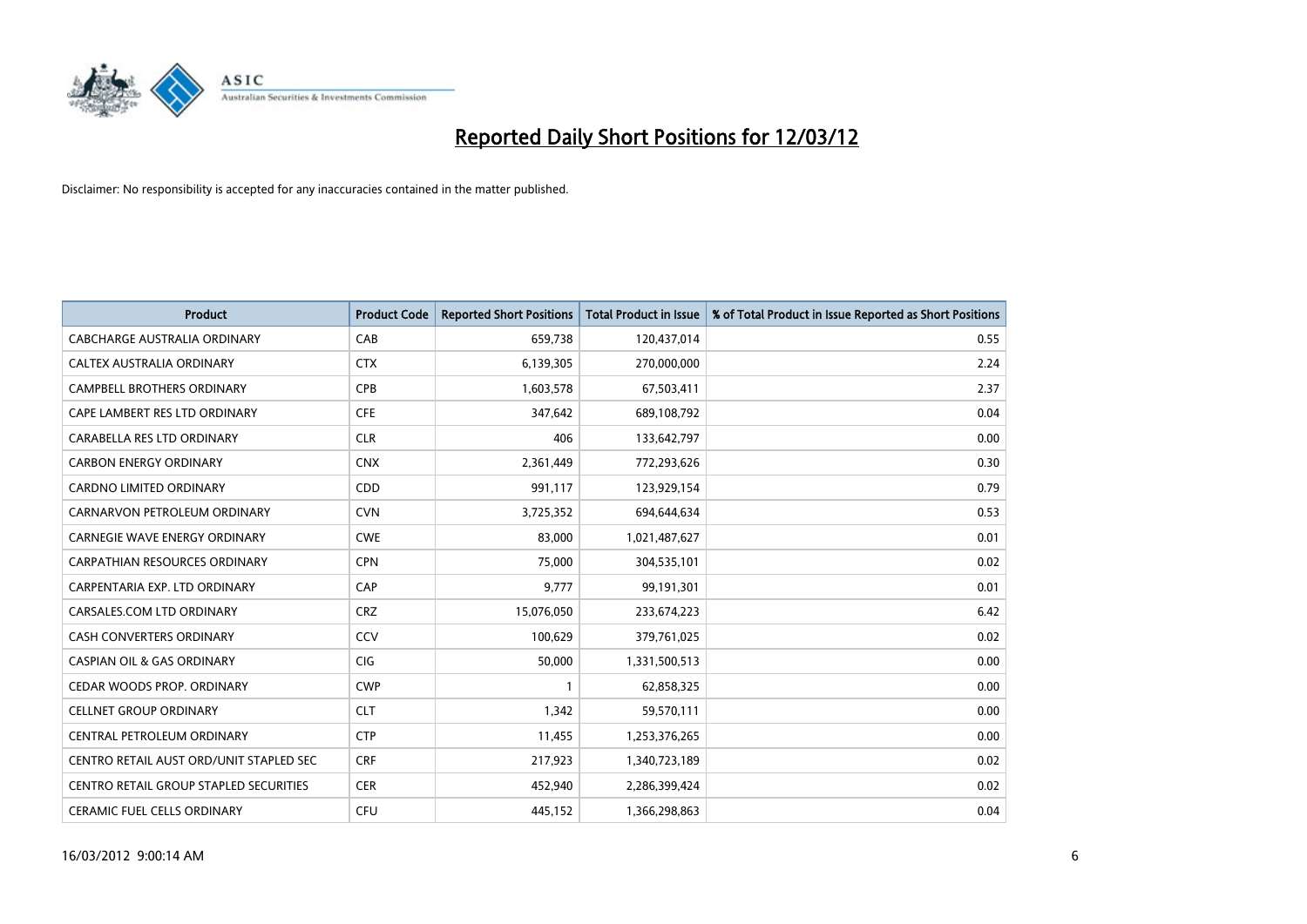

| Product                                  | <b>Product Code</b> | <b>Reported Short Positions</b> | <b>Total Product in Issue</b> | % of Total Product in Issue Reported as Short Positions |
|------------------------------------------|---------------------|---------------------------------|-------------------------------|---------------------------------------------------------|
| <b>CERRO RESOURCES NL ORDINARY</b>       | CJO                 | 16                              | 748,768,606                   | 0.00                                                    |
| CFS RETAIL PROPERTY UNITS                | <b>CFX</b>          | 65,544,793                      | 2,839,591,911                 | 2.32                                                    |
| CGA MINING LIMITED ORDINARY              | CGX                 | 26,113                          | 334,725,726                   | 0.01                                                    |
| CHALLENGER DIV.PRO. STAPLED UNITS        | <b>CDI</b>          | 98,017                          | 883,903,667                   | 0.00                                                    |
| <b>CHALLENGER INFRAST, STAPLED UNITS</b> | <b>CIF</b>          | 587,203                         | 316,223,785                   | 0.19                                                    |
| <b>CHALLENGER LIMITED ORDINARY</b>       | <b>CGF</b>          | 5,400,117                       | 552,169,544                   | 0.99                                                    |
| CHANDLER MACLEOD LTD ORDINARY            | <b>CMG</b>          | 11,970                          | 466,466,720                   | 0.00                                                    |
| CHARTER HALL GROUP STAPLED US PROHIBIT.  | <b>CHC</b>          | 336,312                         | 308,092,325                   | 0.08                                                    |
| <b>CHARTER HALL OFFICE UNIT</b>          | CQO                 | 7,282,029                       | 493,319,730                   | 1.47                                                    |
| <b>CHARTER HALL RETAIL UNITS</b>         | <b>COR</b>          | 1,000,883                       | 299,628,571                   | 0.34                                                    |
| <b>CHORUS LIMITED ORDINARY</b>           | <b>CNU</b>          | 1,521,460                       | 385,082,123                   | 0.40                                                    |
| CITIGOLD CORP LTD ORDINARY               | <b>CTO</b>          | 1,682,665                       | 1,105,078,301                 | 0.15                                                    |
| CLINUVEL PHARMACEUT. ORDINARY            | <b>CUV</b>          | 4,127                           | 30,856,956                    | 0.01                                                    |
| <b>CLOUGH LIMITED ORDINARY</b>           | <b>CLO</b>          | 1,946,015                       | 769,716,269                   | 0.25                                                    |
| <b>CNPR GRP UNITS/ORD STAPLED</b>        | <b>CNP</b>          | 2,537                           | 972,414,514                   | 0.00                                                    |
| COAL OF AFRICA LTD ORDINARY              | <b>CZA</b>          | 149,650                         | 662,484,573                   | 0.02                                                    |
| COALSPUR MINES LTD ORDINARY              | <b>CPL</b>          | 4,674,889                       | 620,659,899                   | 0.73                                                    |
| COBAR CONSOLIDATED ORDINARY              | CCU                 | 162,038                         | 208,868,037                   | 0.07                                                    |
| COCA-COLA AMATIL ORDINARY                | <b>CCL</b>          | 10,547,397                      | 759,567,552                   | 1.38                                                    |
| COCHLEAR LIMITED ORDINARY                | <b>COH</b>          | 5,166,702                       | 56,929,432                    | 9.09                                                    |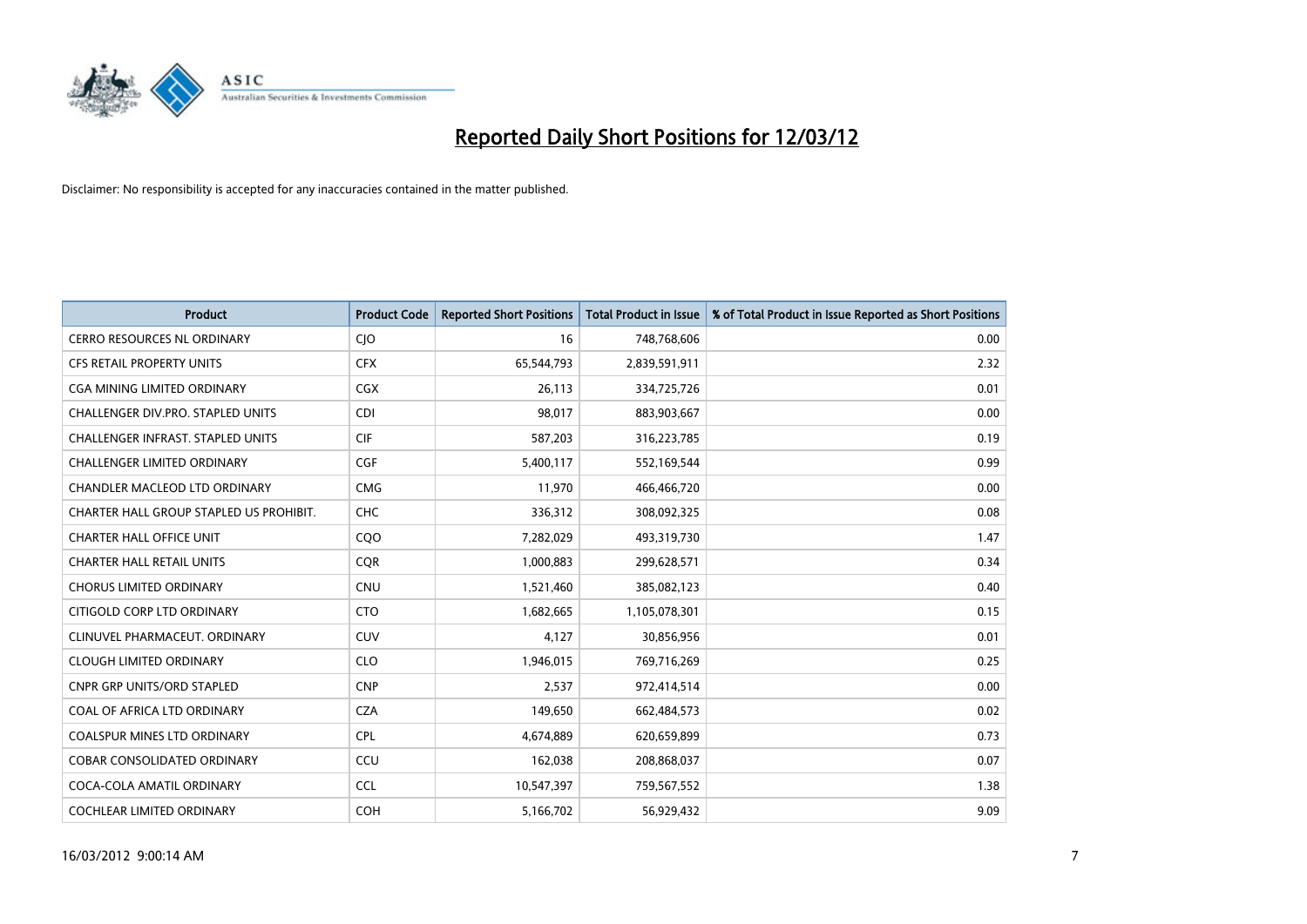

| <b>Product</b>                          | <b>Product Code</b> | <b>Reported Short Positions</b> | <b>Total Product in Issue</b> | % of Total Product in Issue Reported as Short Positions |
|-----------------------------------------|---------------------|---------------------------------|-------------------------------|---------------------------------------------------------|
| <b>COCKATOO COAL ORDINARY</b>           | <b>COK</b>          | 9,739,392                       | 1,016,196,908                 | 0.92                                                    |
| CODAN LIMITED ORDINARY                  | <b>CDA</b>          | 3,000                           | 164,145,980                   | 0.00                                                    |
| <b>COFFEY INTERNATIONAL ORDINARY</b>    | <b>COF</b>          | 8,963                           | 239,260,027                   | 0.00                                                    |
| <b>COKAL LTD ORDINARY</b>               | <b>CKA</b>          | 260,429                         | 410,786,892                   | 0.06                                                    |
| <b>COLLINS FOODS LTD ORDINARY</b>       | <b>CKF</b>          | 23,670                          | 93,000,003                    | 0.03                                                    |
| COMMONWEALTH BANK, ORDINARY             | <b>CBA</b>          | 32,060,945                      | 1,581,280,593                 | 1.99                                                    |
| COMMONWEALTH BANK. PERP.EXC. (PERLS V)  | <b>CBAPA</b>        | 525                             | 10,000,000                    | 0.01                                                    |
| <b>COMMONWEALTH PROP ORDINARY UNITS</b> | <b>CPA</b>          | 27,519,381                      | 2,389,601,065                 | 1.13                                                    |
| <b>COMPASS RESOURCES ORDINARY</b>       | <b>CMR</b>          | 63,000                          | 1,403,744,100                 | 0.00                                                    |
| <b>COMPUTERSHARE LTD ORDINARY</b>       | <b>CPU</b>          | 8,178,349                       | 555,664,059                   | 1.45                                                    |
| CONSOLIDATED MEDIA. ORDINARY            | <b>CMI</b>          | 1,105,920                       | 561,834,996                   | 0.19                                                    |
| CONTANGO MICROCAP ORDINARY              | <b>CTN</b>          | 7,500                           | 147,467,406                   | 0.01                                                    |
| CONTINENTAL COAL LTD ORDINARY           | <b>CCC</b>          | 381,987                         | 421,018,421                   | 0.09                                                    |
| <b>COOPER ENERGY LTD ORDINARY</b>       | <b>COE</b>          | 89,539                          | 292,791,528                   | 0.03                                                    |
| <b>COPPER STRIKE LTD ORDINARY</b>       | <b>CSE</b>          | 714                             | 106,844,810                   | 0.00                                                    |
| <b>CORDLIFE LIMITED ORDINARY</b>        | CBB                 |                                 | 150,887,354                   | 0.00                                                    |
| <b>CREDIT CORP GROUP ORDINARY</b>       | <b>CCP</b>          | 4,756                           | 45,571,114                    | 0.01                                                    |
| <b>CROMWELL PROP STAPLED SECURITIES</b> | <b>CMW</b>          | 1,040,482                       | 1,113,187,895                 | 0.09                                                    |
| <b>CROWN LIMITED ORDINARY</b>           | <b>CWN</b>          | 6,574,169                       | 728,394,185                   | 0.90                                                    |
| <b>CSG LIMITED ORDINARY</b>             | CSV                 | 1,068,615                       | 282,567,499                   | 0.38                                                    |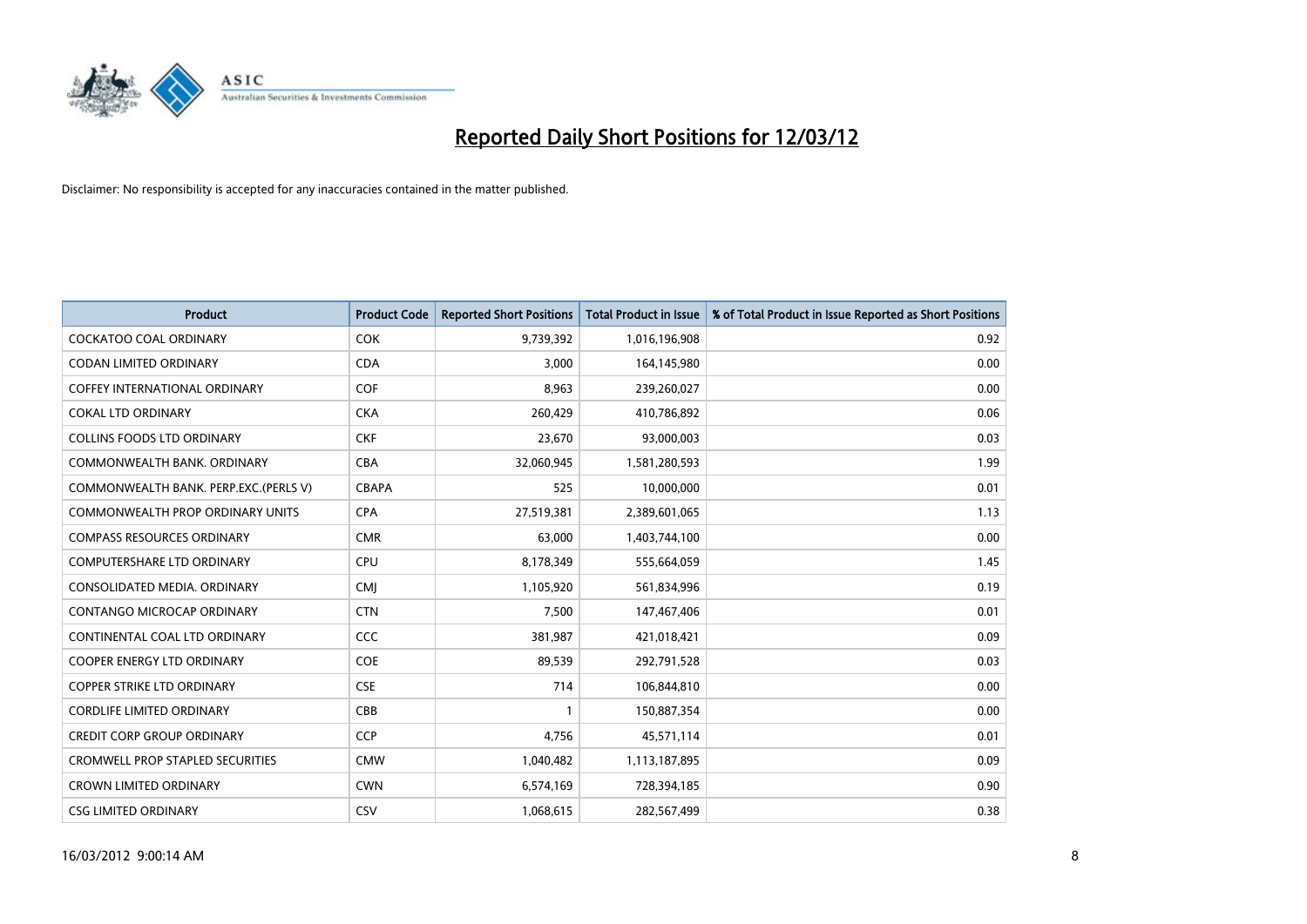

| <b>Product</b>                     | <b>Product Code</b> | <b>Reported Short Positions</b> | <b>Total Product in Issue</b> | % of Total Product in Issue Reported as Short Positions |
|------------------------------------|---------------------|---------------------------------|-------------------------------|---------------------------------------------------------|
| <b>CSL LIMITED ORDINARY</b>        | <b>CSL</b>          | 7,594,223                       | 519,390,450                   | 1.45                                                    |
| <b>CSR LIMITED ORDINARY</b>        | <b>CSR</b>          | 23,671,063                      | 506,000,315                   | 4.66                                                    |
| <b>CUDECO LIMITED ORDINARY</b>     | CDU                 | 2,273,196                       | 190,981,398                   | 1.19                                                    |
| CUE ENERGY RESOURCE ORDINARY       | <b>CUE</b>          | 2,750,149                       | 695,153,053                   | 0.40                                                    |
| <b>CUSTOMERS LIMITED ORDINARY</b>  | <b>CUS</b>          | 52,878                          | 134,869,357                   | 0.04                                                    |
| DART ENERGY LTD ORDINARY           | <b>DTE</b>          | 8,709,996                       | 736,141,536                   | 1.19                                                    |
| DATA#3 LIMITED ORDINARY            | <b>DTL</b>          | 300                             | 153,974,950                   | 0.00                                                    |
| DAVID JONES LIMITED ORDINARY       | <b>DJS</b>          | 59,212,555                      | 524,940,325                   | 11.27                                                   |
| DECMIL GROUP LIMITED ORDINARY      | <b>DCG</b>          | 77.003                          | 165,692,757                   | 0.04                                                    |
| DEEP YELLOW LIMITED ORDINARY       | <b>DYL</b>          | 25,721                          | 1,128,736,403                 | 0.00                                                    |
| DEVINE LIMITED ORDINARY            | <b>DVN</b>          | 1,011                           | 158,730,556                   | 0.00                                                    |
| DEXUS PROPERTY GROUP STAPLED UNITS | <b>DXS</b>          | 19,322,153                      | 4,839,024,176                 | 0.37                                                    |
| DISCOVERY METALS LTD ORDINARY      | <b>DML</b>          | 5,535,412                       | 442,128,231                   | 1.25                                                    |
| DOMINO PIZZA ENTERPR ORDINARY      | <b>DMP</b>          | 750,801                         | 69,899,674                    | 1.07                                                    |
| DOWNER EDI LIMITED ORDINARY        | <b>DOW</b>          | 6,237,486                       | 429,100,296                   | 1.45                                                    |
| DRILLSEARCH ENERGY ORDINARY        | <b>DLS</b>          | 246,669                         | 336,799,196                   | 0.07                                                    |
| DUET GROUP STAPLED US PROHIBIT.    | <b>DUE</b>          | 14,648,178                      | 1,109,831,386                 | 1.31                                                    |
| DULUXGROUP LIMITED ORDINARY        | <b>DLX</b>          | 8,606,840                       | 367,456,259                   | 2.36                                                    |
| ECHO ENTERTAINMENT ORDINARY        | <b>EGP</b>          | 48,982,284                      | 688,019,737                   | 7.11                                                    |
| ELDERS LIMITED ORDINARY            | <b>ELD</b>          | 14,732,886                      | 448,598,480                   | 3.28                                                    |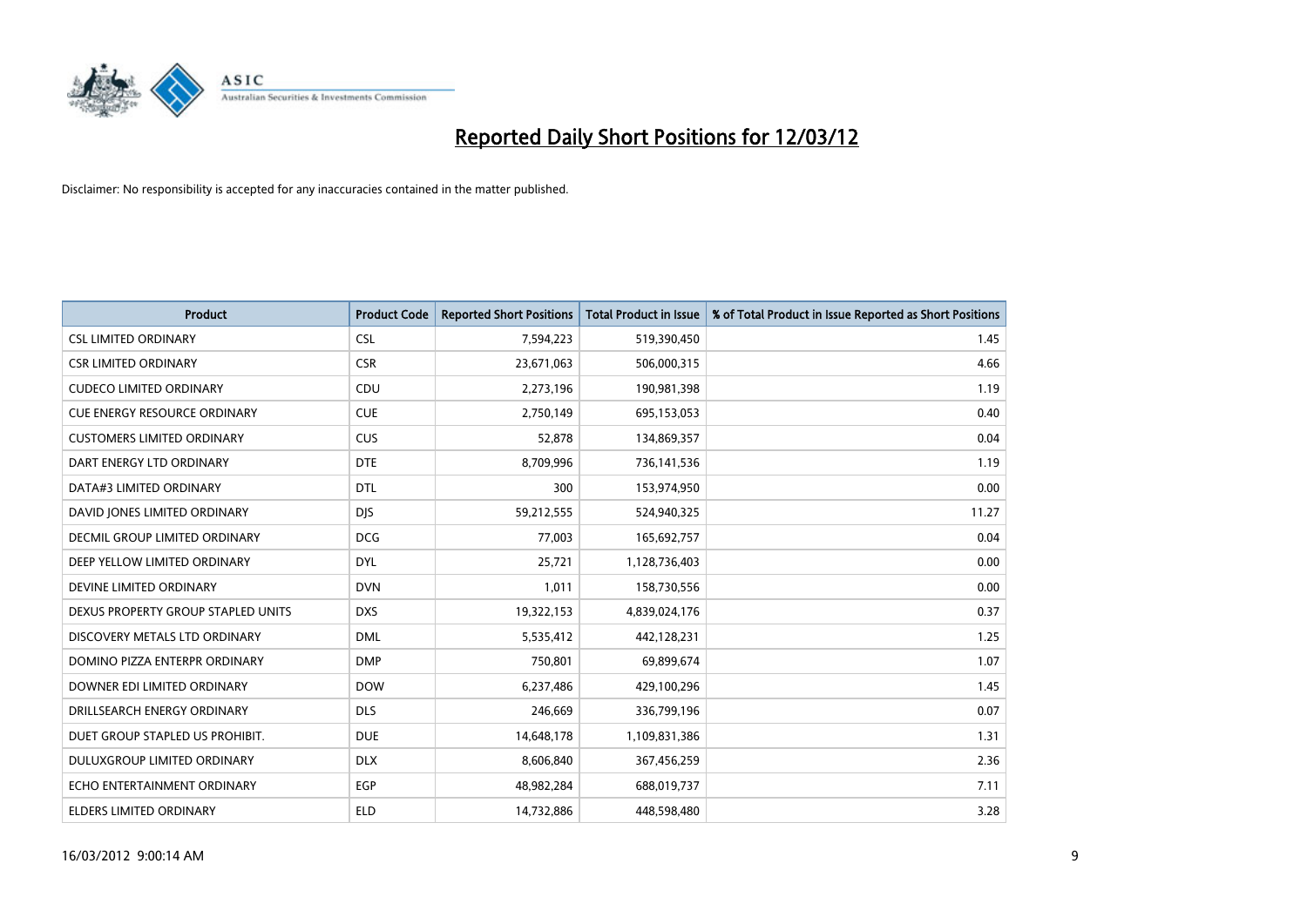

| <b>Product</b>                       | <b>Product Code</b> | <b>Reported Short Positions</b> | <b>Total Product in Issue</b> | % of Total Product in Issue Reported as Short Positions |
|--------------------------------------|---------------------|---------------------------------|-------------------------------|---------------------------------------------------------|
| ELDORADO GOLD CORP CDI 1:1           | EAU                 | 46,126                          | 9,209,510                     | 0.50                                                    |
| ELEMENTAL MINERALS ORDINARY          | <b>ELM</b>          | 138,950                         | 243,614,280                   | 0.06                                                    |
| ELEMENTOS LIMITED ORDINARY           | <b>ELT</b>          | 16                              | 82,383,526                    | 0.00                                                    |
| ELIXIR PETROLEUM LTD ORDINARY        | <b>EXR</b>          | 324,400                         | 217,288,472                   | 0.15                                                    |
| <b>EMECO HOLDINGS ORDINARY</b>       | EHL                 | 2,129,288                       | 631,237,586                   | 0.34                                                    |
| <b>ENDEAVOUR MIN CORP CDI 1:1</b>    | <b>EVR</b>          | 142,049                         | 119,067,827                   | 0.10                                                    |
| <b>ENERGY RESOURCES ORDINARY 'A'</b> | <b>ERA</b>          | 5,560,182                       | 517,725,062                   | 1.06                                                    |
| ENERGY WORLD CORPOR. ORDINARY        | <b>EWC</b>          | 24,261,209                      | 1,734,166,672                 | 1.38                                                    |
| <b>ENTEK ENERGY LTD ORDINARY</b>     | <b>ETE</b>          | 489,903                         | 510,657,387                   | 0.10                                                    |
| <b>ENTELLECT LIMITED ORDINARY</b>    | <b>ESN</b>          | 464,050                         | 985,337,932                   | 0.05                                                    |
| ENVESTRA LIMITED ORDINARY            | <b>ENV</b>          | 1,539,413                       | 1,547,890,032                 | 0.09                                                    |
| EQUATORIAL RES LTD ORDINARY          | EQX                 | 17,881                          | 114,748,553                   | 0.02                                                    |
| ETFS METALS. ETFS GOLD               | GOLD                | 3,110                           | 3,913,619                     | 0.08                                                    |
| EUROZ LIMITED ORDINARY               | EZL                 | 15,266                          | 143,606,882                   | 0.01                                                    |
| EVOLUTION MINING LTD ORDINARY        | <b>EVN</b>          | 692,508                         | 707,105,713                   | 0.09                                                    |
| EXCO RESOURCES LTD ORDINARY          | EXS                 | 105,560                         | 356,044,187                   | 0.03                                                    |
| EXOMA ENERGY LIMITED ORDINARY        | EXE                 | 281,678                         | 417,357,759                   | 0.07                                                    |
| EXTRACT RESOURCES ORDINARY           | <b>EXT</b>          | 4,085,131                       | 251,159,163                   | 1.63                                                    |
| FAIRFAX MEDIA LTD ORDINARY           | <b>FXI</b>          | 272,592,681                     | 2,351,955,725                 | 11.61                                                   |
| <b>FAR LTD ORDINARY</b>              | <b>FAR</b>          | 21,000,000                      | 2,150,080,157                 | 0.98                                                    |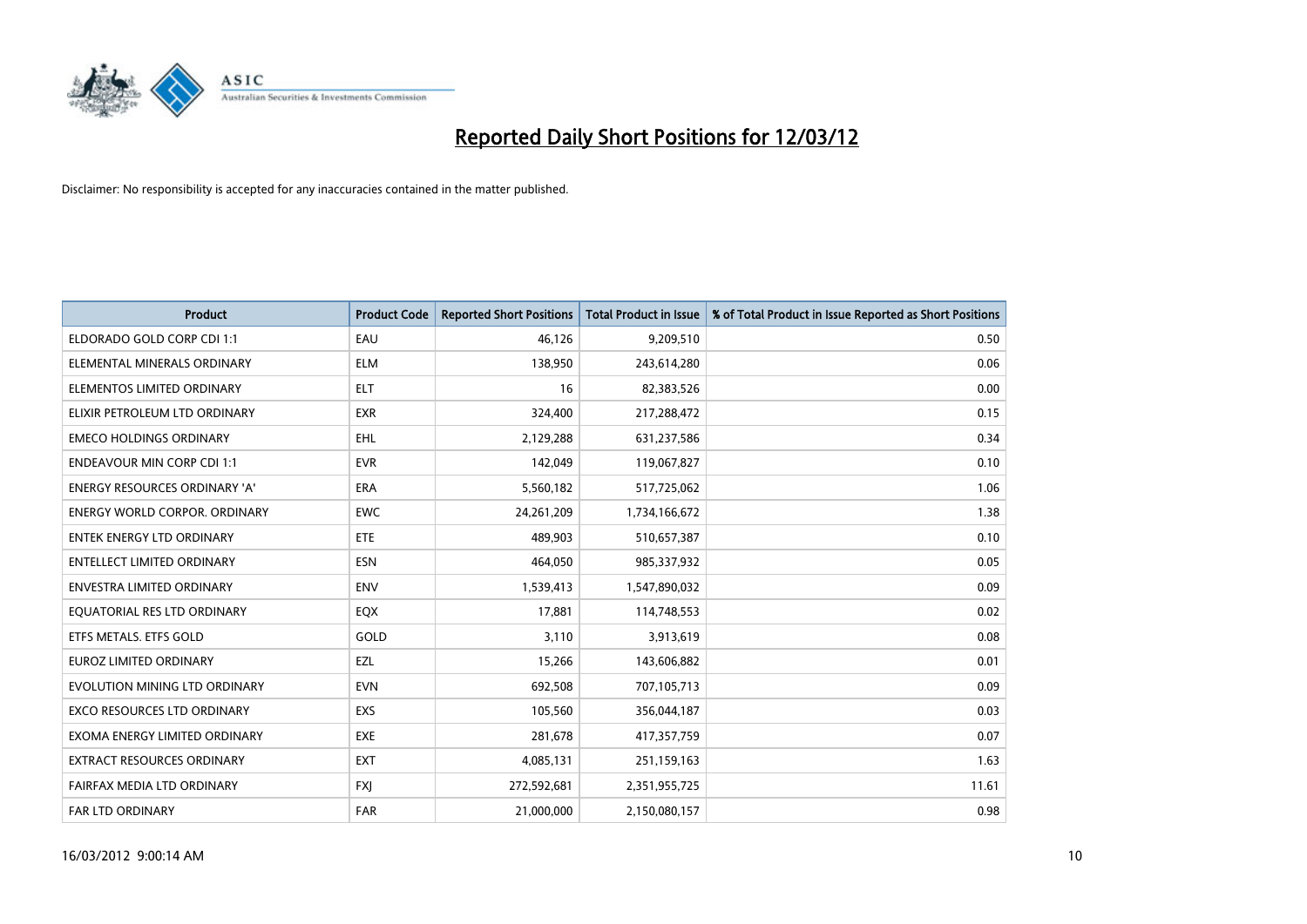

| <b>Product</b>                        | <b>Product Code</b> | <b>Reported Short Positions</b> | <b>Total Product in Issue</b> | % of Total Product in Issue Reported as Short Positions |
|---------------------------------------|---------------------|---------------------------------|-------------------------------|---------------------------------------------------------|
| FINBAR GROUP LIMITED ORDINARY         | <b>FRI</b>          | 20,000                          | 213,456,237                   | 0.01                                                    |
| FISHER & PAYKEL APP. ORDINARY         | <b>FPA</b>          | 18,298                          | 724,235,162                   | 0.00                                                    |
| FISHER & PAYKEL H. ORDINARY           | <b>FPH</b>          | 4,999                           | 530,053,399                   | 0.00                                                    |
| FKP PROPERTY GROUP STAPLED SECURITIES | <b>FKP</b>          | 22,466,078                      | 1,197,968,723                 | 1.86                                                    |
| FLEETWOOD CORP ORDINARY               | <b>FWD</b>          | 296,439                         | 58,918,235                    | 0.50                                                    |
| FLETCHER BUILDING ORDINARY            | <b>FBU</b>          | 10,870,210                      | 680,739,504                   | 1.58                                                    |
| FLEXIGROUP LIMITED ORDINARY           | FXL                 | 57,534                          | 279,268,329                   | 0.02                                                    |
| <b>FLIGHT CENTRE ORDINARY</b>         | <b>FLT</b>          | 9,553,584                       | 100,017,679                   | 9.51                                                    |
| FLINDERS MINES LTD ORDINARY           | <b>FMS</b>          | 34,771,146                      | 1,821,300,404                 | 1.90                                                    |
| <b>FOCUS MINERALS LTD ORDINARY</b>    | <b>FML</b>          | 1,623,753                       | 4,320,773,701                 | 0.02                                                    |
| <b>FORGE GROUP LIMITED ORDINARY</b>   | FGE                 | 115,710                         | 83,469,014                    | 0.13                                                    |
| FORTE ENERGY NL ORDINARY              | FTE                 | 2,658,986                       | 695,589,311                   | 0.38                                                    |
| FORTESCUE METALS GRP ORDINARY         | <b>FMG</b>          | 89,395,792                      | 3,113,798,659                 | 2.88                                                    |
| <b>FUNTASTIC LIMITED ORDINARY</b>     | <b>FUN</b>          | 322,528                         | 347,956,819                   | 0.09                                                    |
| <b>G.U.D. HOLDINGS ORDINARY</b>       | GUD                 | 562,933                         | 70,803,455                    | 0.78                                                    |
| <b>GALAXY RESOURCES ORDINARY</b>      | GXY                 | 2,873,223                       | 323,327,000                   | 0.88                                                    |
| <b>GEODYNAMICS LIMITED ORDINARY</b>   | GDY                 | 35,073                          | 406,452,608                   | 0.01                                                    |
| <b>GINDALBIE METALS LTD ORDINARY</b>  | GBG                 | 29,811,364                      | 1,247,487,454                 | 2.38                                                    |
| <b>GLOBAL MINING ORDINARY</b>         | GMI                 | 8,951                           | 181,898,994                   | 0.00                                                    |
| <b>GLOUCESTER COAL ORDINARY</b>       | GCL                 | 1,007,696                       | 202,905,967                   | 0.47                                                    |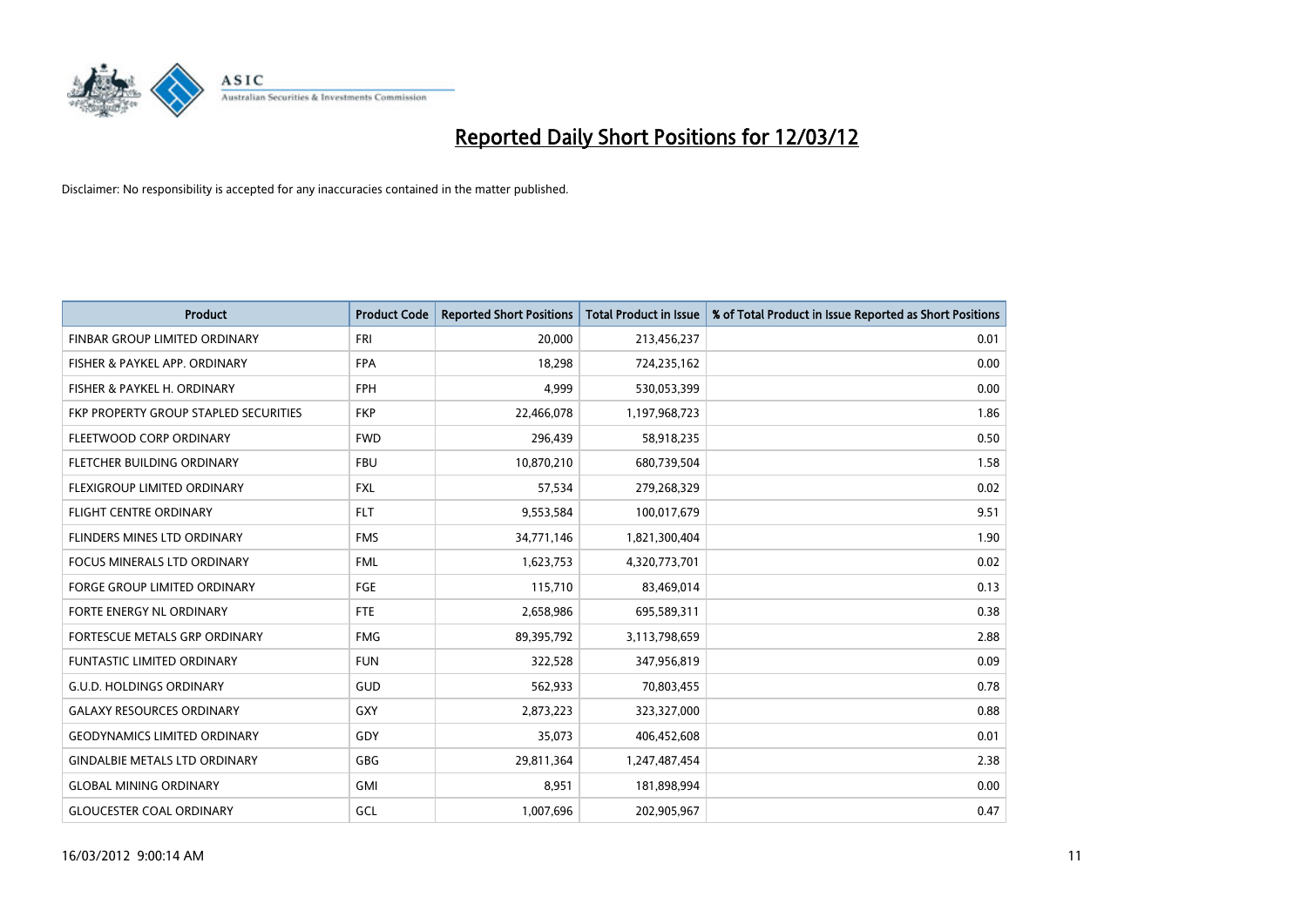

| <b>Product</b>                            | <b>Product Code</b> | <b>Reported Short Positions</b> | <b>Total Product in Issue</b> | % of Total Product in Issue Reported as Short Positions |
|-------------------------------------------|---------------------|---------------------------------|-------------------------------|---------------------------------------------------------|
| <b>GME RESOURCES LTD ORDINARY</b>         | <b>GME</b>          | 800                             | 322,635,902                   | 0.00                                                    |
| <b>GOLD ROAD RES LTD ORDINARY</b>         | <b>GOR</b>          | 278,742                         | 389,950,665                   | 0.07                                                    |
| <b>GOLDEN RIM RESOURCES ORDINARY</b>      | <b>GMR</b>          | 9,762                           | 413,306,231                   | 0.00                                                    |
| <b>GOLDEN WEST RESOURCE ORDINARY</b>      | <b>GWR</b>          | 1,617                           | 192,142,447                   | 0.00                                                    |
| <b>GOODMAN FIELDER, ORDINARY</b>          | GFF                 | 55,060,519                      | 1,955,559,207                 | 2.80                                                    |
| <b>GOODMAN GROUP STAPLED US PROHIBIT.</b> | <b>GMG</b>          | 57,832,043                      | 7,735,816,741                 | 0.73                                                    |
| <b>GPT GROUP STAPLED SEC.</b>             | GPT                 | 19,988,936                      | 1,809,449,764                 | 1.09                                                    |
| <b>GRAINCORP LIMITED A CLASS ORDINARY</b> | <b>GNC</b>          | 864,899                         | 198,318,900                   | 0.44                                                    |
| <b>GRANGE RESOURCES, ORDINARY</b>         | <b>GRR</b>          | 129,324                         | 1,154,359,727                 | 0.00                                                    |
| <b>GREENCAP LIMITED ORDINARY</b>          | GCG                 | 1                               | 263,879,446                   | 0.00                                                    |
| <b>GREENLAND MIN EN LTD ORDINARY</b>      | GGG                 | 3,372,245                       | 416,390,488                   | 0.80                                                    |
| GROWTHPOINT PROPERTY ORD/UNIT STAPLED SEC | GOZ                 | 119,999                         | 291,904,374                   | 0.04                                                    |
| <b>GRYPHON MINERALS LTD ORDINARY</b>      | GRY                 | 2,729,844                       | 348,164,983                   | 0.79                                                    |
| <b>GUILDFORD COAL LTD ORDINARY</b>        | <b>GUF</b>          | 2,367,117                       | 239,649,486                   | 0.98                                                    |
| <b>GUINNESS PEAT GROUP. CDI 1:1</b>       | <b>GPG</b>          | 23,054                          | 276,950,593                   | 0.01                                                    |
| <b>GUIARAT NRE COAL LTD ORDINARY</b>      | <b>GNM</b>          | 120,000                         | 993,137,858                   | 0.01                                                    |
| <b>GUNNS LIMITED FORESTS</b>              | <b>GNSPA</b>        | 31                              | 1,200,000                     | 0.00                                                    |
| <b>GUNNS LIMITED ORDINARY</b>             | <b>GNS</b>          | 62,835,918                      | 848,401,559                   | 7.39                                                    |
| <b>GWA GROUP LTD ORDINARY</b>             | <b>GWA</b>          | 12,438,646                      | 301,525,014                   | 4.14                                                    |
| <b>HARVEY NORMAN ORDINARY</b>             | <b>HVN</b>          | 72,398,271                      | 1,062,316,784                 | 6.81                                                    |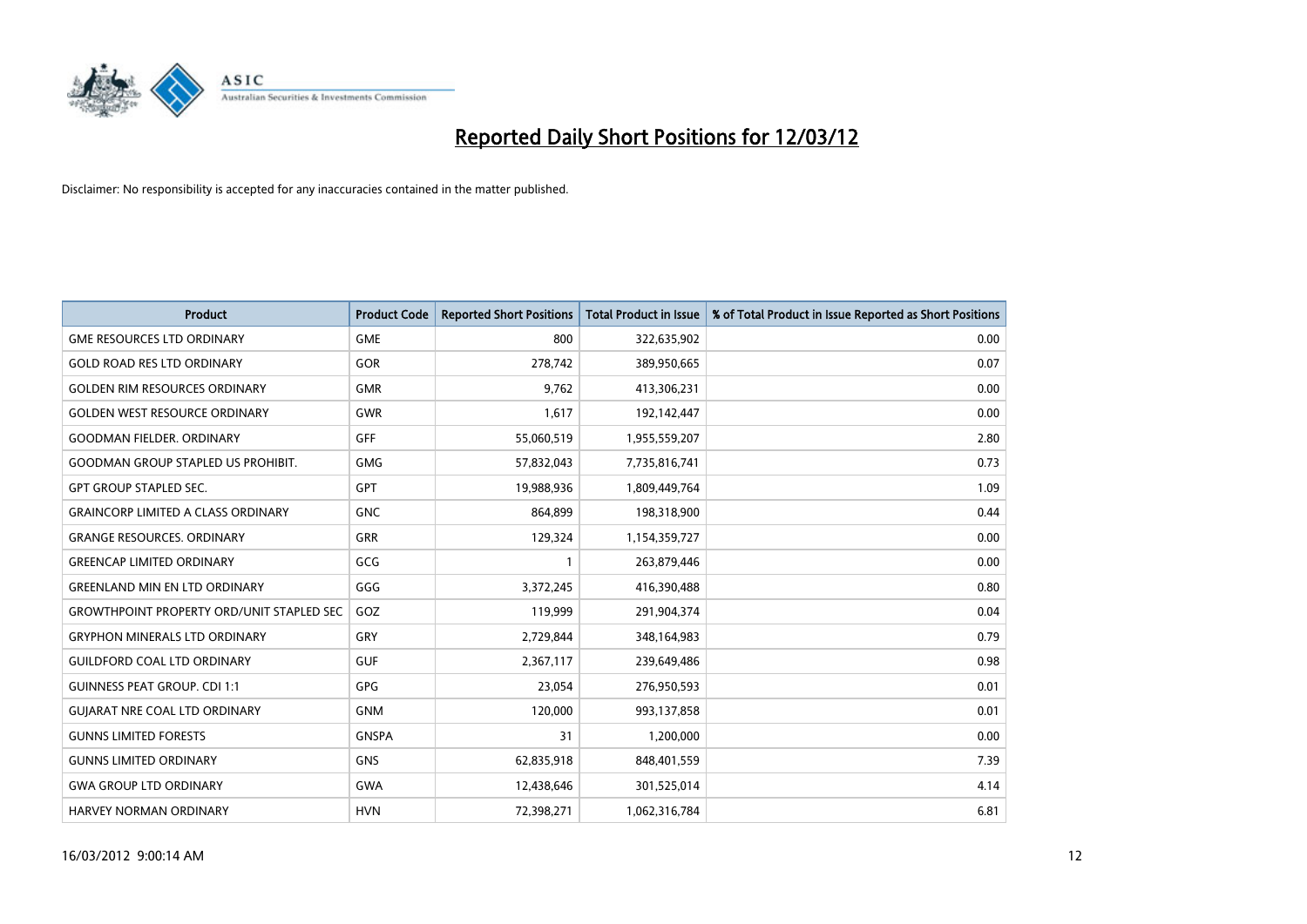

| <b>Product</b>                        | <b>Product Code</b> | <b>Reported Short Positions</b> | <b>Total Product in Issue</b> | % of Total Product in Issue Reported as Short Positions |
|---------------------------------------|---------------------|---------------------------------|-------------------------------|---------------------------------------------------------|
| HASTIE GROUP LIMITED ORDINARY         | <b>HST</b>          | 389,205                         | 137,353,504                   | 0.27                                                    |
| HASTINGS DIVERSIFIED STAPLED SECURITY | <b>HDF</b>          | 441,280                         | 530,001,072                   | 0.08                                                    |
| HAVILAH RESOURCES NL ORDINARY         | <b>HAV</b>          | 75,177                          | 101,311,223                   | 0.07                                                    |
| <b>HEARTWARE INT INC CDI 35:1</b>     | <b>HIN</b>          | 261,065                         | 43,772,855                    | 0.60                                                    |
| <b>HENDERSON GROUP CDI 1:1</b>        | <b>HGG</b>          | 17,169,674                      | 653,764,818                   | 2.62                                                    |
| HFA HOLDINGS LIMITED ORDINARY         | <b>HFA</b>          | 8,273                           | 117,332,831                   | 0.00                                                    |
| <b>HIGHLANDS PACIFIC ORDINARY</b>     | <b>HIG</b>          | 2,623,147                       | 686,202,481                   | 0.38                                                    |
| HILLGROVE RES LTD ORDINARY            | <b>HGO</b>          | 9,420,852                       | 793,698,575                   | 1.18                                                    |
| HILLS HOLDINGS LTD ORDINARY           | <b>HIL</b>          | 3,573,754                       | 246,349,244                   | 1.44                                                    |
| HORIZON OIL LIMITED ORDINARY          | <b>HZN</b>          | 21,633,361                      | 1,130,811,515                 | 1.90                                                    |
| <b>IINET LIMITED ORDINARY</b>         | <b>IIN</b>          | 130,728                         | 160,968,847                   | 0.08                                                    |
| <b>ILUKA RESOURCES ORDINARY</b>       | ILU                 | 23,778,322                      | 418,700,517                   | 5.68                                                    |
| <b>IMDEX LIMITED ORDINARY</b>         | <b>IMD</b>          | 1,400,710                       | 205,055,435                   | 0.68                                                    |
| IMF (AUSTRALIA) LTD ORDINARY          | <b>IMF</b>          | 384,937                         | 123,828,193                   | 0.30                                                    |
| <b>IMX RESOURCES LTD ORDINARY</b>     | <b>IXR</b>          | 20,000                          | 262,612,803                   | 0.01                                                    |
| <b>INCITEC PIVOT ORDINARY</b>         | <b>IPL</b>          | 3,371,645                       | 1,628,730,107                 | 0.21                                                    |
| <b>INDEPENDENCE GROUP ORDINARY</b>    | <b>IGO</b>          | 6,535,575                       | 232,882,535                   | 2.79                                                    |
| INDOPHIL RESOURCES ORDINARY           | <b>IRN</b>          | 1,428,549                       | 1,203,146,194                 | 0.10                                                    |
| <b>INDUSTREA LIMITED ORDINARY</b>     | IDL                 | 2,131,084                       | 368,992,435                   | 0.57                                                    |
| INFIGEN ENERGY STAPLED SECURITIES     | <b>IFN</b>          | 6,158,872                       | 762,265,972                   | 0.82                                                    |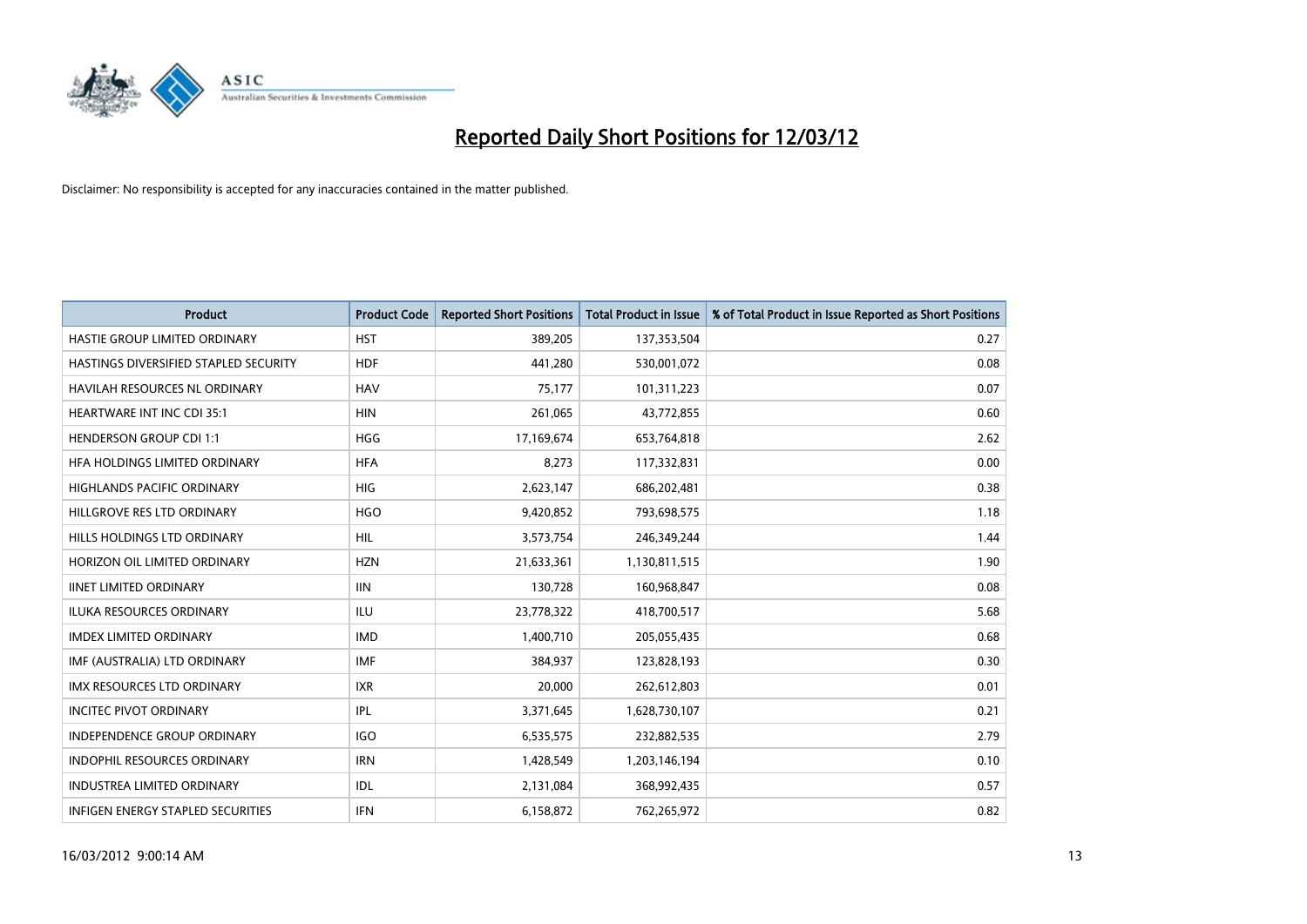

| <b>Product</b>                                | <b>Product Code</b> | <b>Reported Short Positions</b> | <b>Total Product in Issue</b> | % of Total Product in Issue Reported as Short Positions |
|-----------------------------------------------|---------------------|---------------------------------|-------------------------------|---------------------------------------------------------|
| ING RE COM GROUP STAPLED SECURITIES           | ILF                 | 3,583                           | 441,029,194                   | 0.00                                                    |
| <b>INSURANCE AUSTRALIA ORDINARY</b>           | <b>IAG</b>          | 11,750,660                      | 2,079,034,021                 | 0.54                                                    |
| INTEGRA MINING LTD, ORDINARY                  | <b>IGR</b>          | 7,601,628                       | 846,293,881                   | 0.89                                                    |
| <b>INTREPID MINES ORDINARY</b>                | IAU                 | 3,689,277                       | 524,401,963                   | 0.70                                                    |
| <b>INVESTA OFFICE FUND STAPLED SECURITIES</b> | <b>IOF</b>          | 4,249,539                       | 2,657,463,999                 | 0.15                                                    |
| <b>INVOCARE LIMITED ORDINARY</b>              | <b>IVC</b>          | 2,178,590                       | 110,030,298                   | 1.96                                                    |
| <b>ION LIMITED ORDINARY</b>                   | <b>ION</b>          | 164,453                         | 256,365,105                   | 0.06                                                    |
| <b>IOOF HOLDINGS LTD ORDINARY</b>             | IFL                 | 726,202                         | 229,794,395                   | 0.32                                                    |
| <b>IRESS MARKET TECH. ORDINARY</b>            | <b>IRE</b>          | 1,942,494                       | 127,036,010                   | 1.53                                                    |
| <b>IRON ORE HOLDINGS ORDINARY</b>             | <b>IOH</b>          | 74,139                          | 166,137,005                   | 0.04                                                    |
| ISHARES MSCI AUS 200 ISHARES MSCI AUS 200     | <b>IOZ</b>          | 74,060                          | 4,352,373                     | 1.70                                                    |
| ISHARES S&P HIGH DIV ISHARES S&P HIGH DIV     | <b>IHD</b>          | 98,652                          | 2,903,027                     | 3.40                                                    |
| ISHARES S&P SCAP 600 CDI 1:1                  | <b>IJR</b>          | 58                              | 71,300,000                    | 0.00                                                    |
| ISHARES SMALL ORDS ISHARES SMALL ORDS         | <b>ISO</b>          | 606.809                         | 5,703,165                     | 10.64                                                   |
| <b>IVANHOE AUSTRALIA ORDINARY</b>             | <b>IVA</b>          | 1,828,348                       | 552,735,295                   | 0.33                                                    |
| <b>JACKA RESOURCES LTD ORDINARY</b>           | <b>IKA</b>          | 1,493,893                       | 175,465,377                   | 0.85                                                    |
| JAMES HARDIE INDUST CHESS DEPOSITARY INT      | <b>IHX</b>          | 17,824,612                      | 435,890,577                   | 4.06                                                    |
| <b>JAMESON RESOURCES ORDINARY</b>             | <b>JAL</b>          | 1,600,000                       | 154,783,676                   | 1.03                                                    |
| <b>IB HI-FI LIMITED ORDINARY</b>              | <b>IBH</b>          | 21,360,401                      | 98,850,643                    | 21.61                                                   |
| <b>JUPITER MINES ORDINARY</b>                 | <b>IMS</b>          | 16,702                          | 1,806,834,044                 | 0.00                                                    |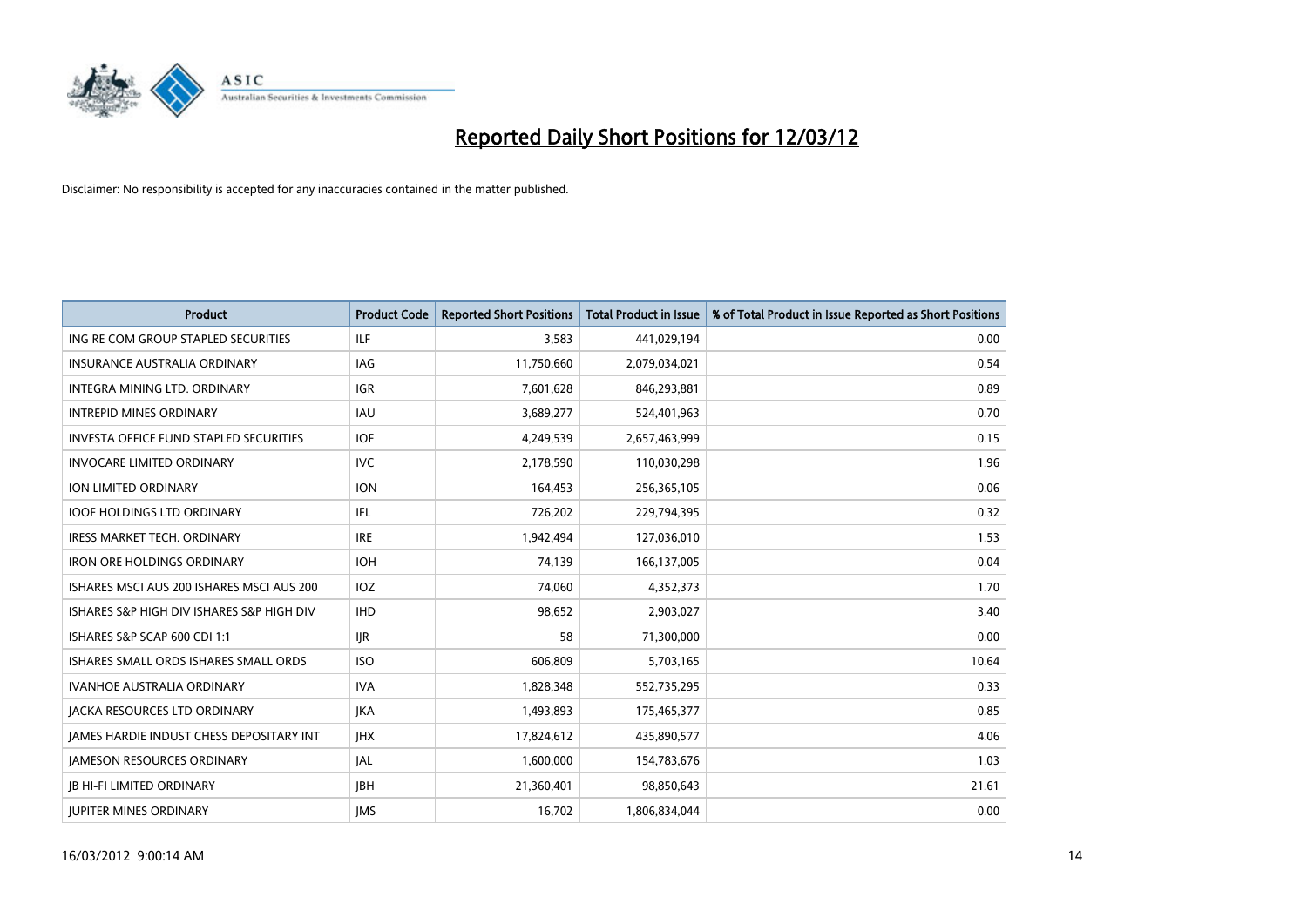

| <b>Product</b>                        | <b>Product Code</b> | <b>Reported Short Positions</b> | <b>Total Product in Issue</b> | % of Total Product in Issue Reported as Short Positions |
|---------------------------------------|---------------------|---------------------------------|-------------------------------|---------------------------------------------------------|
| <b>KAGARA LTD ORDINARY</b>            | <b>KZL</b>          | 13,517,755                      | 798,953,117                   | 1.67                                                    |
| KANGAROO RES LTD ORDINARY             | <b>KRL</b>          | 149,952                         | 3,434,430,012                 | 0.00                                                    |
| KAROON GAS AUSTRALIA ORDINARY         | <b>KAR</b>          | 1,846,080                       | 221,420,769                   | 0.82                                                    |
| KATHMANDU HOLD LTD ORDINARY           | <b>KMD</b>          | 1,518,561                       | 200,000,000                   | 0.75                                                    |
| <b>KBL MINING LIMITED ORDINARY</b>    | <b>KBL</b>          | 1,820                           | 214,798,016                   | 0.00                                                    |
| KENTOR GOLD LIMITED ORDINARY          | KGL                 | 21,970                          | 106,209,874                   | 0.02                                                    |
| <b>KEYBRIDGE CAPITAL ORDINARY</b>     | <b>KBC</b>          | 6,000                           | 172,070,564                   | 0.00                                                    |
| KINGSGATE CONSOLID. ORDINARY          | <b>KCN</b>          | 3,516,616                       | 150,876,565                   | 2.32                                                    |
| KINGSROSE MINING LTD ORDINARY         | <b>KRM</b>          | 280,810                         | 275,728,192                   | 0.09                                                    |
| LEIGHTON HOLDINGS ORDINARY            | LEI                 | 6,668,213                       | 337,087,596                   | 1.92                                                    |
| LEND LEASE GROUP UNIT/ORD STAPLED     | LLC                 | 2,026,437                       | 571,804,090                   | 0.35                                                    |
| LINC ENERGY LTD ORDINARY              | <b>LNC</b>          | 13,792,584                      | 504,487,631                   | 2.72                                                    |
| LIQUEFIED NATURAL ORDINARY            | LNG                 | 292,800                         | 267,699,015                   | 0.11                                                    |
| LYCOPODIUM LIMITED ORDINARY           | LYL                 | 1,032                           | 38,655,103                    | 0.00                                                    |
| LYNAS CORPORATION ORDINARY            | <b>LYC</b>          | 152,147,832                     | 1,714,396,913                 | 8.86                                                    |
| M2 TELECOMMUNICATION ORDINARY         | <b>MTU</b>          | 280,203                         | 124,543,385                   | 0.22                                                    |
| MACMAHON HOLDINGS ORDINARY            | <b>MAH</b>          | 4,217,258                       | 738,631,705                   | 0.57                                                    |
| MACO ATLAS ROADS GRP ORDINARY STAPLED | <b>MQA</b>          | 9,971,347                       | 464,279,594                   | 2.15                                                    |
| MACQUARIE GROUP LTD ORDINARY          | <b>MOG</b>          | 6,956,172                       | 348,584,383                   | 1.98                                                    |
| MANHATTAN CORP LTD ORDINARY           | <b>MHC</b>          | 20,000                          | 93,330,398                    | 0.02                                                    |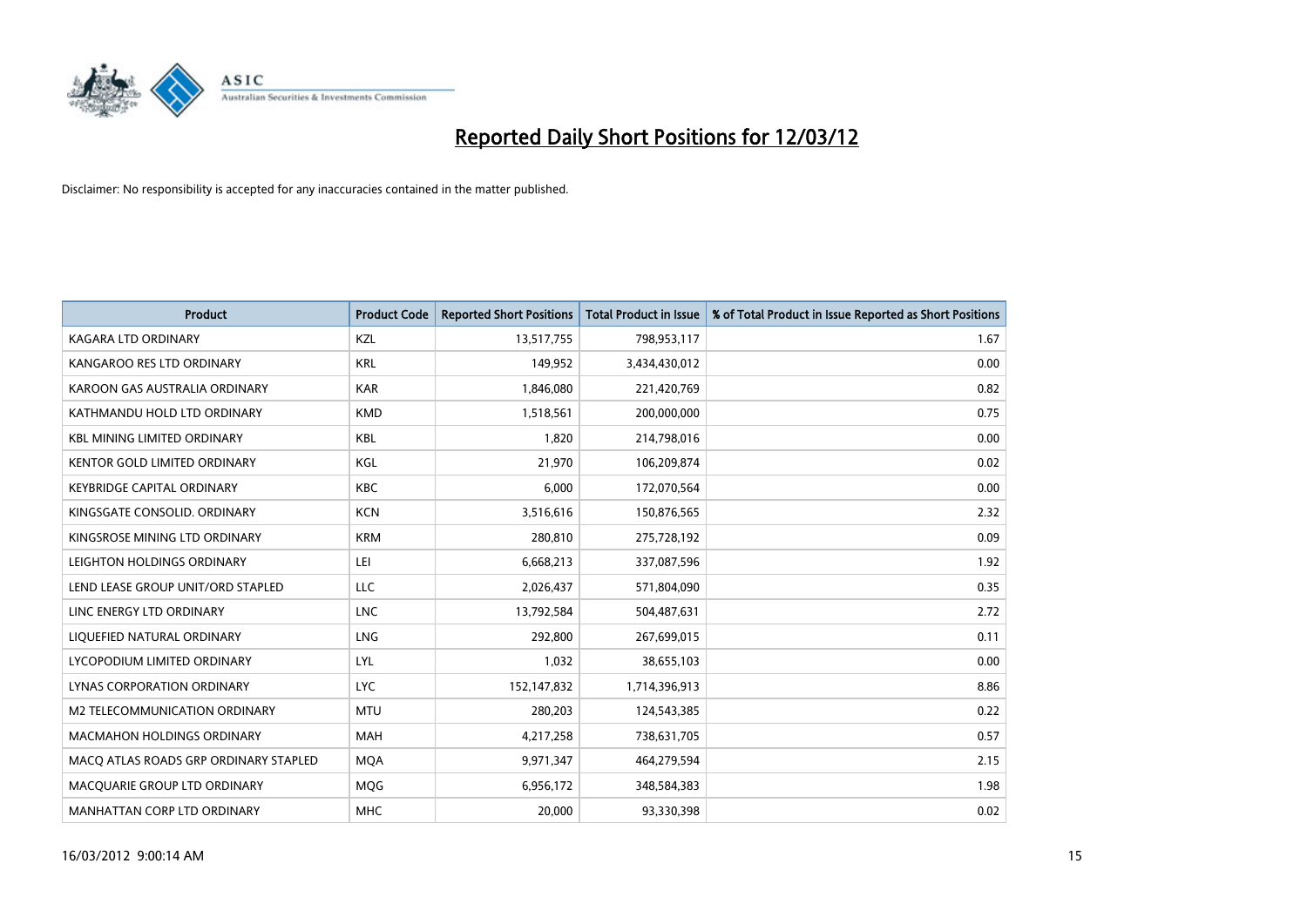

| <b>Product</b>                       | <b>Product Code</b> | <b>Reported Short Positions</b> | <b>Total Product in Issue</b> | % of Total Product in Issue Reported as Short Positions |
|--------------------------------------|---------------------|---------------------------------|-------------------------------|---------------------------------------------------------|
| MARENGO MINING ORDINARY              | <b>MGO</b>          | 39,850                          | 1,002,559,863                 | 0.00                                                    |
| <b>MATRIX C &amp; E LTD ORDINARY</b> | <b>MCE</b>          | 545,144                         | 77,081,507                    | 0.71                                                    |
| MCMILLAN SHAKESPEARE ORDINARY        | <b>MMS</b>          | 389,579                         | 72,921,117                    | 0.53                                                    |
| MCPHERSON'S LTD ORDINARY             | <b>MCP</b>          | 14,050                          | 72,401,758                    | 0.02                                                    |
| MEDUSA MINING LTD ORDINARY           | <b>MML</b>          | 3,122,713                       | 188,903,911                   | 1.64                                                    |
| MELBOURNE IT LIMITED ORDINARY        | <b>MLB</b>          | 150,760                         | 81,352,178                    | 0.18                                                    |
| MEO AUSTRALIA LTD ORDINARY           | <b>MEO</b>          | 5,686,964                       | 539,913,260                   | 1.06                                                    |
| MERMAID MARINE ORDINARY              | <b>MRM</b>          | 998,592                         | 217,991,983                   | 0.45                                                    |
| MESOBLAST LIMITED ORDINARY           | <b>MSB</b>          | 15, 167, 722                    | 284,478,361                   | 5.35                                                    |
| METALS X LIMITED ORDINARY            | <b>MLX</b>          | 652,303                         | 1,320,540,009                 | 0.06                                                    |
| METCASH LIMITED ORDINARY             | <b>MTS</b>          | 33,402,157                      | 771,345,864                   | 4.28                                                    |
| METGASCO LIMITED ORDINARY            | <b>MEL</b>          | 353,715                         | 338,592,672                   | 0.10                                                    |
| METMINCO LIMITED ORDINARY            | <b>MNC</b>          | 1,391,273                       | 1,749,541,573                 | 0.07                                                    |
| MHM METALS LIMITED ORDINARY          | <b>MHM</b>          | 84,167                          | 104,145,268                   | 0.08                                                    |
| MICLYN EXP OFFSHR ORDINARY           | <b>MIO</b>          | 78,433                          | 278,515,705                   | 0.02                                                    |
| MINCOR RESOURCES NL ORDINARY         | <b>MCR</b>          | 1,675,810                       | 194,749,889                   | 0.85                                                    |
| MINERAL DEPOSITS ORDINARY            | <b>MDL</b>          | 250,984                         | 83,538,786                    | 0.31                                                    |
| MINERAL RESOURCES. ORDINARY          | <b>MIN</b>          | 191,260                         | 184,706,489                   | 0.10                                                    |
| MIRABELA NICKEL LTD ORDINARY         | <b>MBN</b>          | 9,448,684                       | 492,516,163                   | 1.92                                                    |
| MIRVAC GROUP STAPLED SECURITIES      | <b>MGR</b>          | 9,148,773                       | 3,416,996,915                 | 0.25                                                    |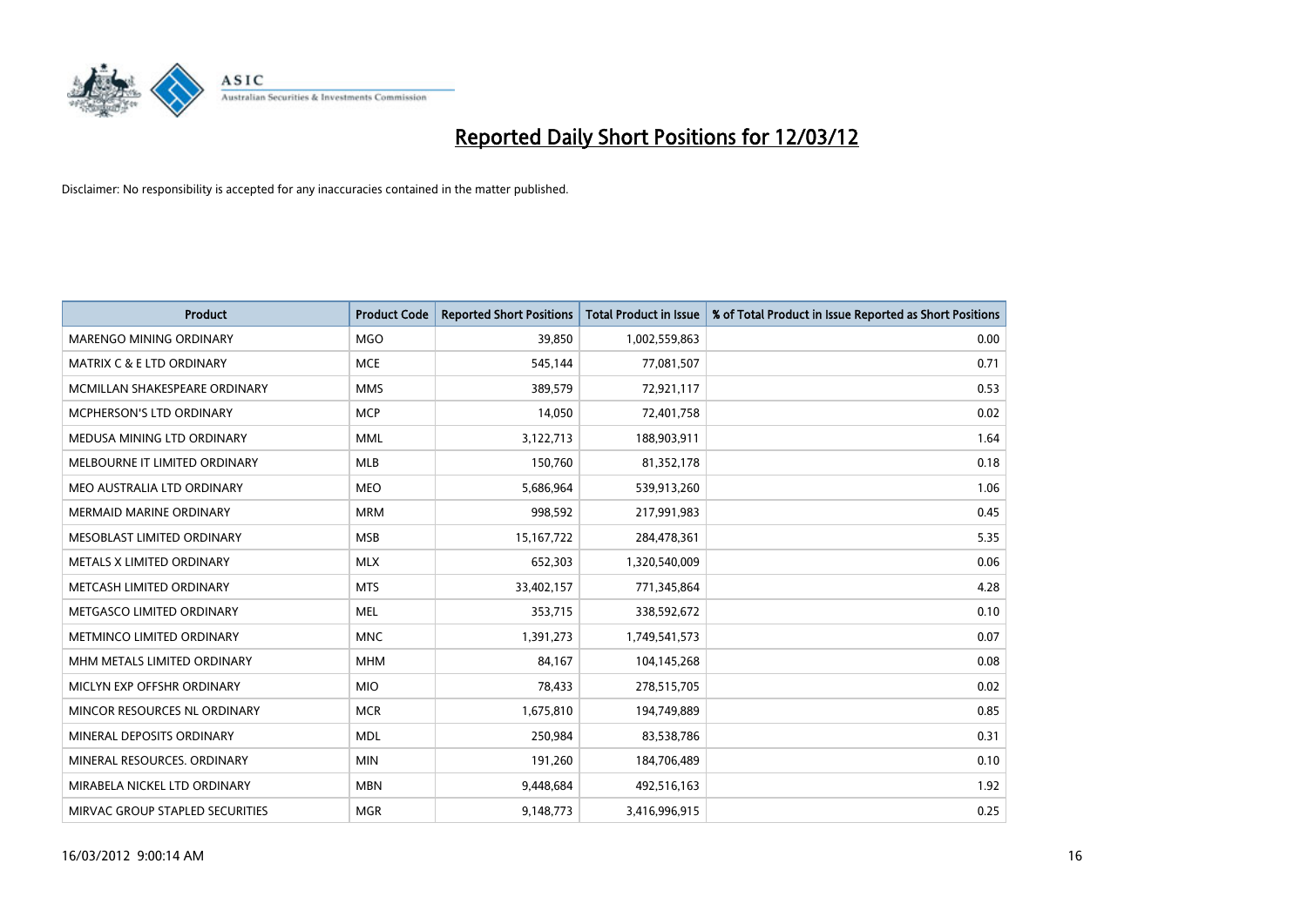

| <b>Product</b>                    | <b>Product Code</b> | <b>Reported Short Positions</b> | <b>Total Product in Issue</b> | % of Total Product in Issue Reported as Short Positions |
|-----------------------------------|---------------------|---------------------------------|-------------------------------|---------------------------------------------------------|
| MOLOPO ENERGY LTD ORDINARY        | <b>MPO</b>          | 671,583                         | 245,579,810                   | 0.27                                                    |
| MOLY MINES LIMITED ORDINARY       | MOL                 | 51,734                          | 384,893,989                   | 0.01                                                    |
| MONADELPHOUS GROUP ORDINARY       | <b>MND</b>          | 1,605,088                       | 88,674,327                    | 1.82                                                    |
| MORTGAGE CHOICE LTD ORDINARY      | <b>MOC</b>          | 2,249,174                       | 120,319,572                   | 1.87                                                    |
| <b>MOUNT GIBSON IRON ORDINARY</b> | <b>MGX</b>          | 7,338,184                       | 1,082,570,693                 | 0.67                                                    |
| MSF SUGAR LIMITED ORDINARY        | <b>MSF</b>          | 9,541                           | 69,551,601                    | 0.01                                                    |
| MULTIPLEX SITES SITES             | <b>MXUPA</b>        | 23                              | 4,500,000                     | 0.00                                                    |
| MURCHISON METALS LTD ORDINARY     | <b>MMX</b>          | 5,376,973                       | 449,867,777                   | 1.19                                                    |
| MYER HOLDINGS LTD ORDINARY        | <b>MYR</b>          | 66,028,086                      | 583,384,551                   | 11.30                                                   |
| <b>MYSTATE LIMITED ORDINARY</b>   | <b>MYS</b>          | 1,400                           | 86,963,862                    | 0.00                                                    |
| NATIONAL AUST. BANK ORDINARY      | <b>NAB</b>          | 15,178,970                      | 2,238,777,689                 | 0.63                                                    |
| NATURAL FUEL LIMITED ORDINARY     | <b>NFL</b>          | $\mathbf{1}$                    | 1,121,912                     | 0.00                                                    |
| NAVIGATOR RESOURCES ORDINARY      | <b>NAV</b>          | 500                             | 2,222,216,576                 | 0.00                                                    |
| NAVITAS LIMITED ORDINARY          | <b>NVT</b>          | 7,931,875                       | 375,318,628                   | 2.09                                                    |
| NEON ENERGY LIMITED ORDINARY      | <b>NEN</b>          | 261,062                         | 436,414,518                   | 0.06                                                    |
| NEPTUNE MARINE ORDINARY           | <b>NMS</b>          | 182,253                         | 1,748,545,632                 | 0.01                                                    |
| NEW HOPE CORPORATION ORDINARY     | <b>NHC</b>          | 576,466                         | 830,411,534                   | 0.06                                                    |
| NEWCREST MINING ORDINARY          | <b>NCM</b>          | 3,203,341                       | 764,960,000                   | 0.38                                                    |
| NEWS CORP A NON-VOTING CDI        | <b>NWSLV</b>        | 2,139,446                       | 1,663,296,607                 | 0.12                                                    |
| NEWS CORP B VOTING CDI            | <b>NWS</b>          | 2,761,397                       | 798,520,953                   | 0.33                                                    |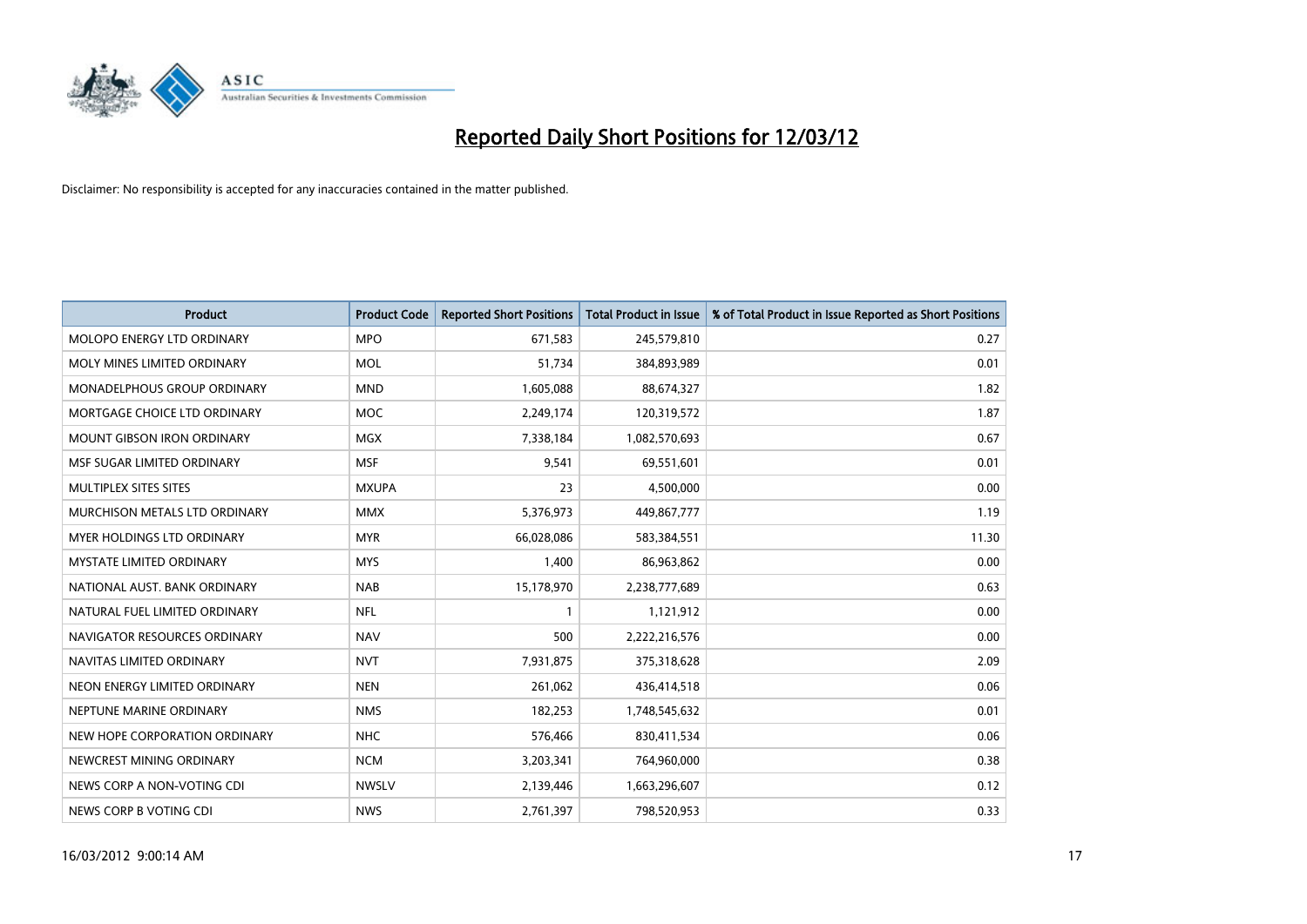

| <b>Product</b>                        | <b>Product Code</b> | <b>Reported Short Positions</b> | <b>Total Product in Issue</b> | % of Total Product in Issue Reported as Short Positions |
|---------------------------------------|---------------------|---------------------------------|-------------------------------|---------------------------------------------------------|
| NEXBIS LIMITED ORDINARY               | <b>NBS</b>          | 63,733                          | 798,356,704                   | 0.01                                                    |
| NEXTDC LIMITED ORDINARY               | <b>NXT</b>          | 14,427                          | 123,533,558                   | 0.01                                                    |
| NEXUS ENERGY LIMITED ORDINARY         | <b>NXS</b>          | 4,866,924                       | 1,326,821,159                 | 0.35                                                    |
| NIB HOLDINGS LIMITED ORDINARY         | <b>NHF</b>          | 128,501                         | 466,502,955                   | 0.02                                                    |
| NIDO PETROLEUM ORDINARY               | <b>NDO</b>          | 185,313                         | 1,389,163,151                 | 0.01                                                    |
| NKWE PLATINUM 10C US COMMON           | <b>NKP</b>          | 749                             | 559,651,184                   | 0.00                                                    |
| NOBLE MINERAL RES ORDINARY            | <b>NMG</b>          | 1,409,585                       | 550,620,653                   | 0.25                                                    |
| NORTHERN IRON LTD ORDINARY            | <b>NFE</b>          | 1,152,849                       | 369,980,113                   | 0.32                                                    |
| NORTHERN STAR ORDINARY                | <b>NST</b>          | 10,191                          | 402,170,706                   | 0.00                                                    |
| NRW HOLDINGS LIMITED ORDINARY         | <b>NWH</b>          | 213,818                         | 278,888,011                   | 0.08                                                    |
| NUCOAL RESOURCES LTD ORDINARY         | <b>NCR</b>          | 59,000                          | 747,499,169                   | 0.01                                                    |
| NUFARM LIMITED ORDINARY               | <b>NUF</b>          | 4,127,585                       | 262,018,057                   | 1.57                                                    |
| OAKTON LIMITED ORDINARY               | <b>OKN</b>          | 1,123,729                       | 93,800,235                    | 1.19                                                    |
| OCEANAGOLD CORP. CHESS DEPOSITARY INT | <b>OGC</b>          | 1,302,818                       | 262,827,709                   | 0.49                                                    |
| OCEANIA CAPITAL LTD ORDINARY          | <b>OCP</b>          | 2,500                           | 25,677,757                    | 0.01                                                    |
| OIL SEARCH LTD ORDINARY               | OSH                 | 9,804,757                       | 1,325,155,171                 | 0.70                                                    |
| OM HOLDINGS LIMITED ORDINARY          | OMH                 | 5,517,478                       | 604,105,150                   | 0.91                                                    |
| <b>ONESTEEL LIMITED ORDINARY</b>      | OST                 | 41,793,561                      | 1,342,393,583                 | 3.08                                                    |
| ORICA LIMITED ORDINARY                | ORI                 | 4,501,941                       | 365,007,037                   | 1.20                                                    |
| ORIGIN ENERGY ORDINARY                | <b>ORG</b>          | 5,245,149                       | 1,086,243,519                 | 0.49                                                    |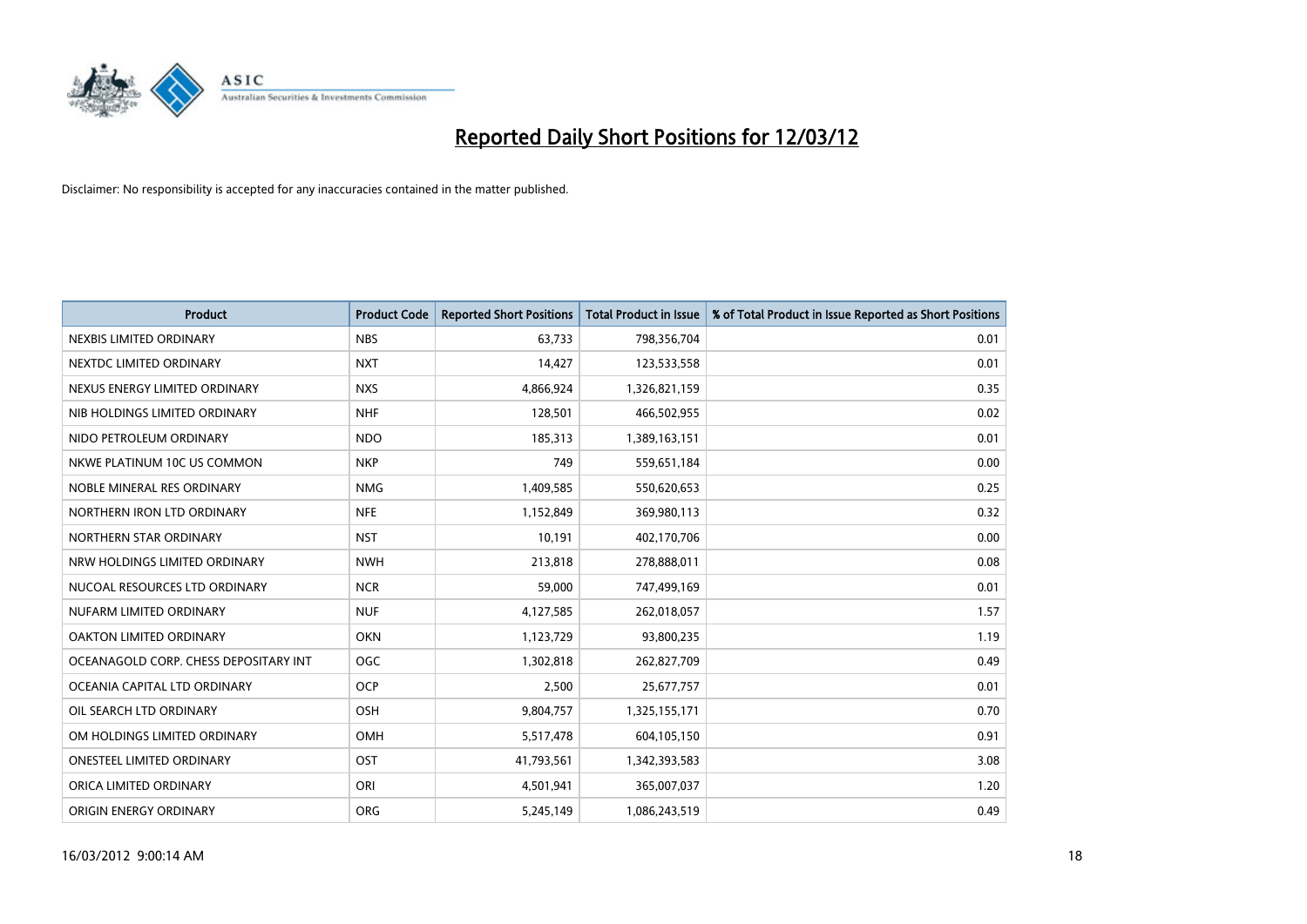

| <b>Product</b>                 | <b>Product Code</b> | <b>Reported Short Positions</b> | <b>Total Product in Issue</b> | % of Total Product in Issue Reported as Short Positions |
|--------------------------------|---------------------|---------------------------------|-------------------------------|---------------------------------------------------------|
| OROCOBRE LIMITED ORDINARY      | <b>ORE</b>          | 77,768                          | 103,195,029                   | 0.07                                                    |
| OROTONGROUP LIMITED ORDINARY   | ORL                 | 7,103                           | 40,880,902                    | 0.01                                                    |
| OTTO ENERGY LIMITED ORDINARY   | OEL                 | 109,204                         | 1,138,290,071                 | 0.01                                                    |
| OZ MINERALS ORDINARY           | OZL                 | 7,823,330                       | 313,266,898                   | 2.49                                                    |
| <b>PACIFIC BRANDS ORDINARY</b> | <b>PBG</b>          | 7,825,633                       | 912,915,695                   | 0.85                                                    |
| PALADIN ENERGY LTD ORDINARY    | <b>PDN</b>          | 29,047,568                      | 835,645,290                   | 3.47                                                    |
| PANAUST LIMITED ORDINARY       | <b>PNA</b>          | 9,204,998                       | 602,450,076                   | 1.53                                                    |
| PANORAMIC RESOURCES ORDINARY   | PAN                 | 905,590                         | 207,050,710                   | 0.42                                                    |
| PAPERLINX LIMITED ORDINARY     | <b>PPX</b>          | 10,676,468                      | 609,280,761                   | 1.75                                                    |
| PAPILLON RES LTD ORDINARY      | PIR                 | 77,358                          | 239,300,009                   | 0.03                                                    |
| PATTIES FOODS LTD ORDINARY     | PFL                 | 1,659                           | 138,989,223                   | 0.00                                                    |
| PEAK RESOURCES ORDINARY        | <b>PEK</b>          | 10,000                          | 207,916,802                   | 0.00                                                    |
| PEET LIMITED ORDINARY          | <b>PPC</b>          | 179,891                         | 320,170,604                   | 0.06                                                    |
| PENINSULA ENERGY LTD ORDINARY  | <b>PEN</b>          | 4,874,172                       | 2,141,017,026                 | 0.23                                                    |
| PERILYA LIMITED ORDINARY       | PEM                 | 110,040                         | 769,316,426                   | 0.01                                                    |
| PERPETUAL LIMITED ORDINARY     | <b>PPT</b>          | 2,406,239                       | 41,980,678                    | 5.72                                                    |
| PERSEUS MINING LTD ORDINARY    | PRU                 | 4,709,799                       | 457,502,088                   | 1.02                                                    |
| PETSEC ENERGY ORDINARY         | <b>PSA</b>          | 223,332                         | 235,283,622                   | 0.09                                                    |
| PHARMAXIS LTD ORDINARY         | <b>PXS</b>          | 2,224,992                       | 305,890,989                   | 0.73                                                    |
| PHOTON GROUP LTD ORDINARY      | PGA                 | 250,510                         | 1,540,886,866                 | 0.02                                                    |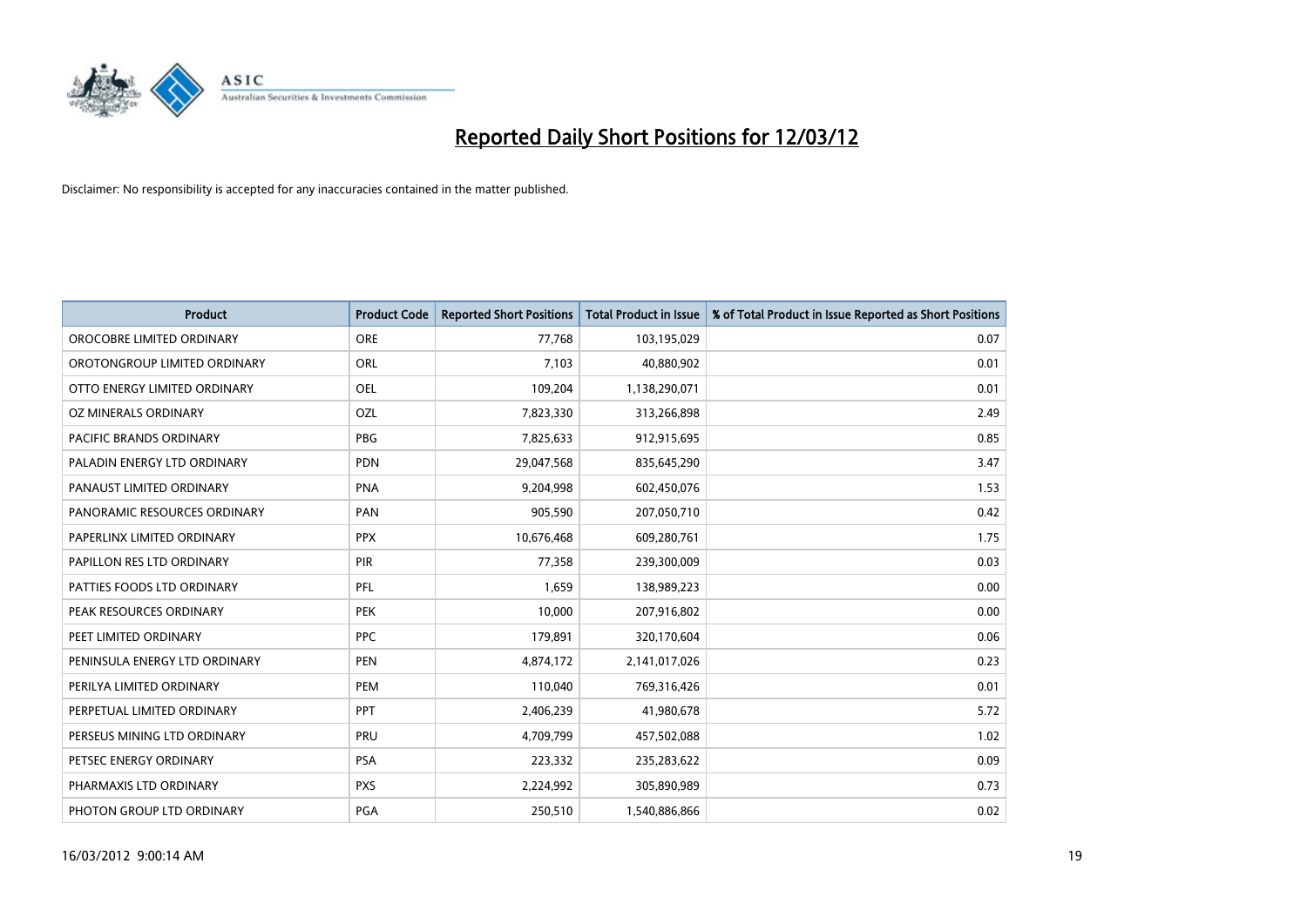

| <b>Product</b>                      | <b>Product Code</b> | <b>Reported Short Positions</b> | <b>Total Product in Issue</b> | % of Total Product in Issue Reported as Short Positions |
|-------------------------------------|---------------------|---------------------------------|-------------------------------|---------------------------------------------------------|
| PLATINUM ASSET ORDINARY             | <b>PTM</b>          | 8,290,602                       | 561,347,878                   | 1.49                                                    |
| PLATINUM AUSTRALIA ORDINARY         | <b>PLA</b>          | 3,101,166                       | 504,968,043                   | 0.62                                                    |
| PLATINUM CAPITAL LTD ORDINARY       | <b>PMC</b>          | $\mathbf{1}$                    | 165,756,878                   | 0.00                                                    |
| PMI GOLD CORP CDI 1:1               | <b>PVM</b>          | 11,002                          | 58,931,262                    | 0.02                                                    |
| <b>PMP LIMITED ORDINARY</b>         | <b>PMP</b>          | 29,265                          | 325,461,328                   | 0.01                                                    |
| PORT BOUVARD LIMITED ORDINARY       | PBD                 | 6,754                           | 593,868,295                   | 0.00                                                    |
| PREMIER INVESTMENTS ORDINARY        | <b>PMV</b>          | 553,267                         | 155,062,831                   | 0.35                                                    |
| PRIMA BIOMED LTD ORDINARY           | <b>PRR</b>          | 5,940,967                       | 1,064,963,388                 | 0.56                                                    |
| PRIMARY HEALTH CARE ORDINARY        | <b>PRY</b>          | 11,665,110                      | 500,386,679                   | 2.32                                                    |
| PRIME MEDIA GRP LTD ORDINARY        | <b>PRT</b>          | 2                               | 366,330,303                   | 0.00                                                    |
| PRIMEAG AUSTRALIA ORDINARY          | PAG                 | 19,405                          | 266,394,444                   | 0.01                                                    |
| PROGEN PHARMACEUTIC ORDINARY        | PGL                 | 151,596                         | 24,709,097                    | 0.61                                                    |
| PROGRAMMED ORDINARY                 | <b>PRG</b>          | 532,243                         | 118,173,778                   | 0.43                                                    |
| PSIVIDA CORP CDI 1:1                | <b>PVA</b>          | 6,878                           | 8,973,987                     | 0.08                                                    |
| <b>QANTAS AIRWAYS ORDINARY</b>      | QAN                 | 45,170,220                      | 2,265,123,620                 | 1.99                                                    |
| OBE INSURANCE GROUP ORDINARY        | <b>OBE</b>          | 21,988,636                      | 1,157,601,767                 | 1.87                                                    |
| OR NATIONAL LIMITED ORDINARY        | QRN                 | 13,904,635                      | 2,440,000,000                 | 0.56                                                    |
| ORXPHARMA LTD ORDINARY              | <b>QRX</b>          | 676,702                         | 144,459,706                   | 0.47                                                    |
| <b>QUBE LOGISTICS HLDG ORDINARY</b> | QUB                 | 2,190,744                       | 889,404,644                   | 0.22                                                    |
| RAMELIUS RESOURCES ORDINARY         | <b>RMS</b>          | 1,223,388                       | 335,775,519                   | 0.35                                                    |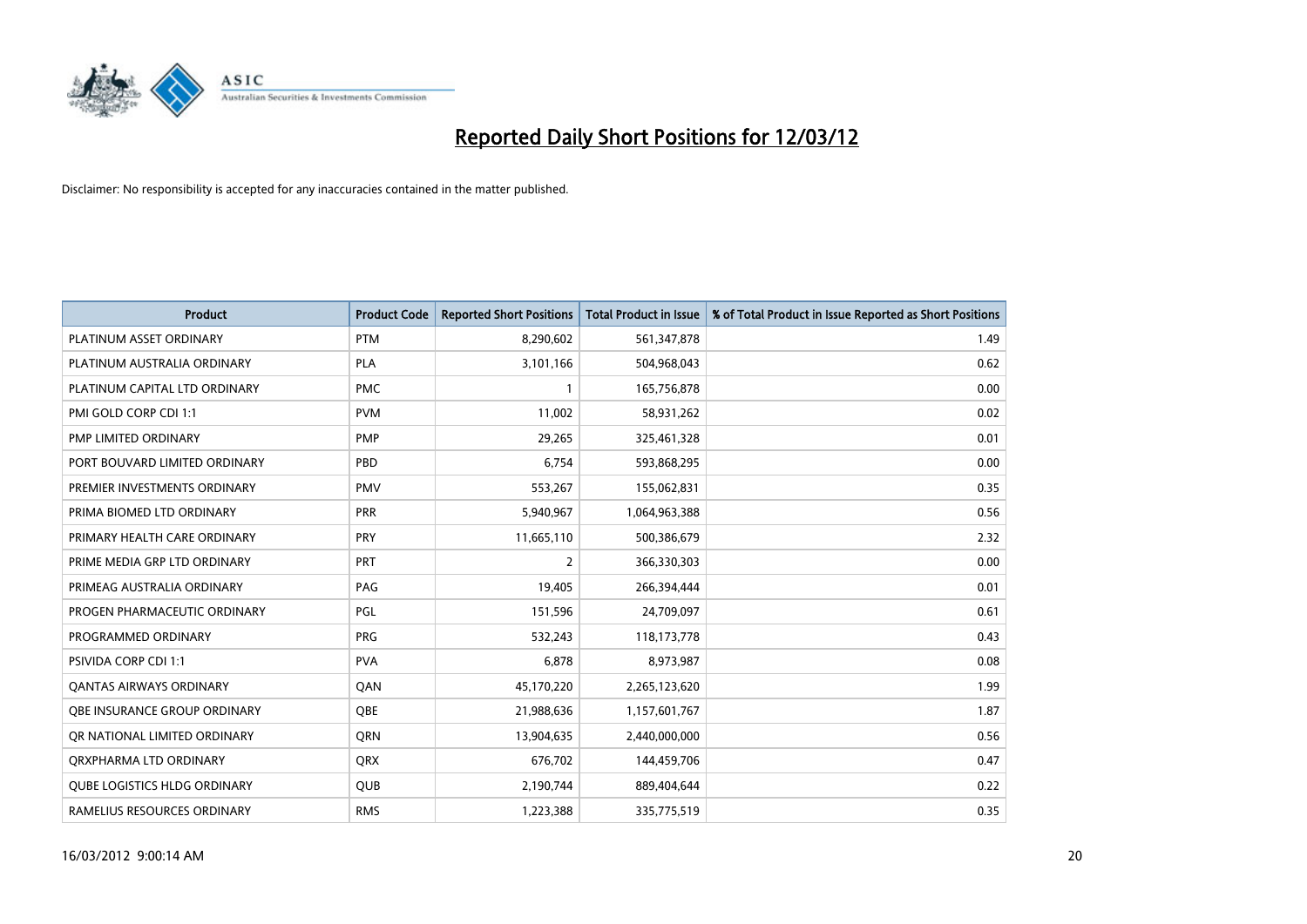

| <b>Product</b>                      | <b>Product Code</b> | <b>Reported Short Positions</b> | <b>Total Product in Issue</b> | % of Total Product in Issue Reported as Short Positions |
|-------------------------------------|---------------------|---------------------------------|-------------------------------|---------------------------------------------------------|
| RAMSAY HEALTH CARE ORDINARY         | <b>RHC</b>          | 1,576,703                       | 202,081,252                   | 0.75                                                    |
| <b>RCR TOMLINSON ORDINARY</b>       | <b>RCR</b>          | 84,011                          | 134,028,849                   | 0.06                                                    |
| <b>REA GROUP ORDINARY</b>           | <b>REA</b>          | 509,321                         | 131,714,699                   | 0.40                                                    |
| RECKON LIMITED ORDINARY             | <b>RKN</b>          | 807,313                         | 132,839,672                   | 0.61                                                    |
| <b>RED FORK ENERGY ORDINARY</b>     | <b>RFE</b>          | 104,621                         | 310,229,853                   | 0.03                                                    |
| REDBANK ENERGY LTD ORDINARY         | <b>AEI</b>          | 19                              | 786,287                       | 0.00                                                    |
| REED RESOURCES LTD ORDINARY         | <b>RDR</b>          | 268,204                         | 264,742,501                   | 0.10                                                    |
| REGIONAL EXPRESS ORDINARY           | <b>REX</b>          | 20,799                          | 121,254,902                   | 0.02                                                    |
| <b>REGIS RESOURCES ORDINARY</b>     | <b>RRL</b>          | 2,757,559                       | 439,461,863                   | 0.61                                                    |
| RESMED INC CDI 10:1                 | <b>RMD</b>          | 7,632,172                       | 1,556,242,300                 | 0.49                                                    |
| RESOLUTE MINING ORDINARY            | <b>RSG</b>          | 1,762,085                       | 655,756,462                   | 0.26                                                    |
| <b>RESOURCE GENERATION ORDINARY</b> | <b>RES</b>          | 157,911                         | 262,895,652                   | 0.06                                                    |
| REVERSE CORP LIMITED ORDINARY       | <b>REF</b>          | 26,041                          | 92,382,175                    | 0.03                                                    |
| REX MINERALS LIMITED ORDINARY       | <b>RXM</b>          | 1,086,811                       | 153,847,284                   | 0.70                                                    |
| <b>RHG LIMITED ORDINARY</b>         | <b>RHG</b>          | 46,284                          | 308,483,177                   | 0.01                                                    |
| RIALTO ENERGY ORDINARY              | <b>RIA</b>          | 21,330,125                      | 600,310,224                   | 3.56                                                    |
| RIDLEY CORPORATION ORDINARY         | <b>RIC</b>          | 75,903                          | 307,817,071                   | 0.02                                                    |
| RIO TINTO LIMITED ORDINARY          | <b>RIO</b>          | 20,776,182                      | 435,758,720                   | 4.74                                                    |
| RIVERCITY MOTORWAY STAPLED          | <b>RCY</b>          | 132,000                         | 957,010,115                   | 0.01                                                    |
| ROC OIL COMPANY ORDINARY            | <b>ROC</b>          | 5,103,265                       | 682,506,352                   | 0.75                                                    |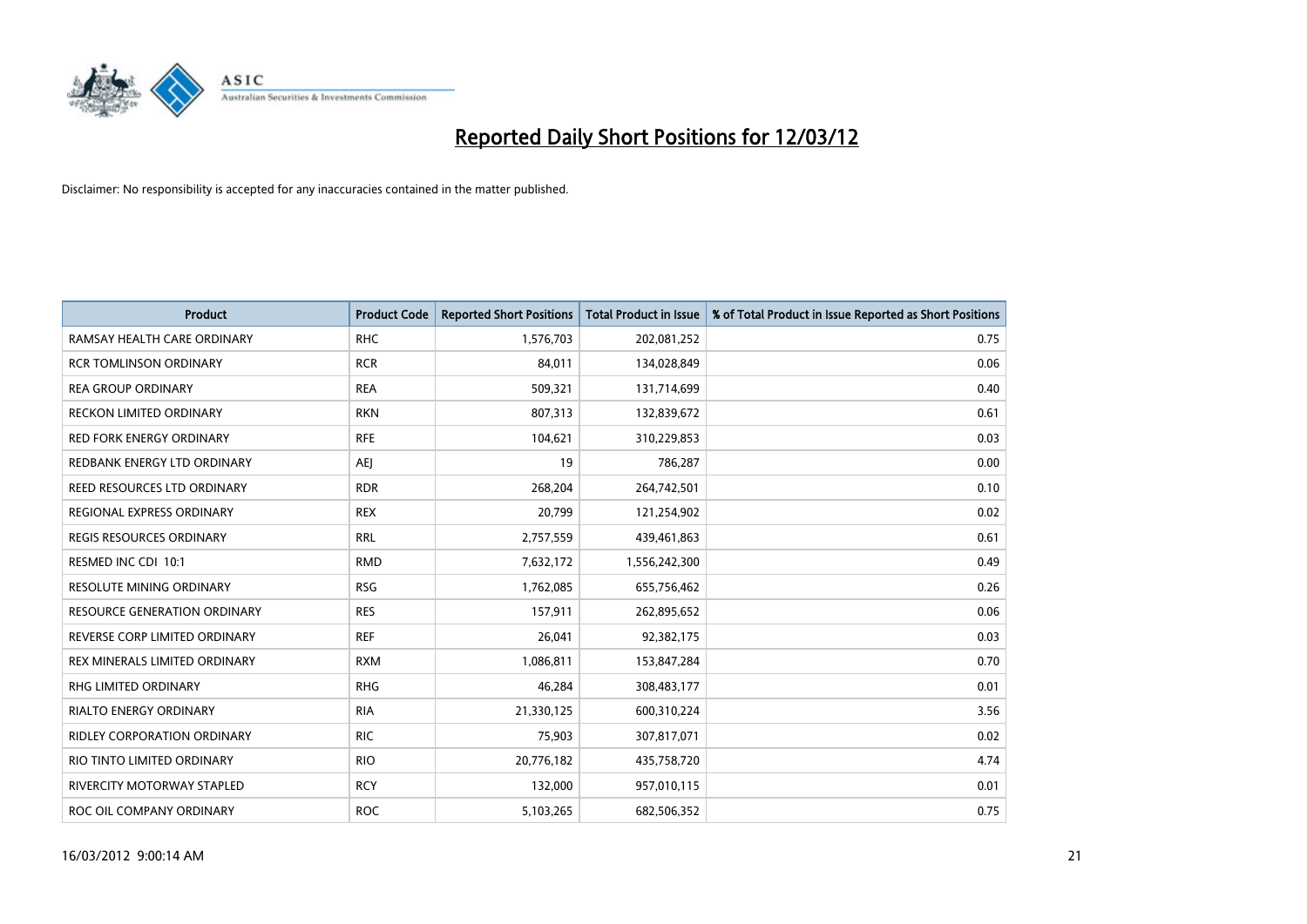

| <b>Product</b>                   | <b>Product Code</b> | <b>Reported Short Positions</b> | <b>Total Product in Issue</b> | % of Total Product in Issue Reported as Short Positions |
|----------------------------------|---------------------|---------------------------------|-------------------------------|---------------------------------------------------------|
| ROYAL WOLF HOLDINGS ORDINARY     | <b>RWH</b>          | 60,000                          | 100,387,052                   | 0.06                                                    |
| <b>RURALCO HOLDINGS ORDINARY</b> | <b>RHL</b>          | 839                             | 55,019,284                    | 0.00                                                    |
| SAI GLOBAL LIMITED ORDINARY      | SAI                 | 2,513,777                       | 202,469,239                   | 1.24                                                    |
| SALMAT LIMITED ORDINARY          | <b>SLM</b>          | 127,443                         | 159,802,174                   | 0.07                                                    |
| SAMSON OIL & GAS LTD ORDINARY    | SSN                 | 2,624,836                       | 1,751,472,420                 | 0.14                                                    |
| SANDFIRE RESOURCES ORDINARY      | <b>SFR</b>          | 1,241,991                       | 151,113,635                   | 0.82                                                    |
| <b>SANTOS LTD ORDINARY</b>       | <b>STO</b>          | 15,447,843                      | 942,518,741                   | 1.61                                                    |
| SARACEN MINERAL ORDINARY         | SAR                 | 644,919                         | 593,993,240                   | 0.11                                                    |
| SEDGMAN LIMITED ORDINARY         | <b>SDM</b>          | 194,512                         | 212,715,619                   | 0.09                                                    |
| SEEK LIMITED ORDINARY            | <b>SEK</b>          | 14,612,876                      | 337,101,307                   | 4.30                                                    |
| SENETAS CORPORATION ORDINARY     | <b>SEN</b>          | 756,999                         | 463,105,195                   | 0.16                                                    |
| SENEX ENERGY LIMITED ORDINARY    | SXY                 | 725,156                         | 923,847,416                   | 0.07                                                    |
| SERVCORP LIMITED ORDINARY        | SRV                 | 77,000                          | 98,440,807                    | 0.08                                                    |
| SERVICE STREAM ORDINARY          | SSM                 | 303,467                         | 283,418,867                   | 0.11                                                    |
| SEVEN GROUP HOLDINGS ORDINARY    | <b>SVW</b>          | 1,708,406                       | 306,910,281                   | 0.55                                                    |
| SEVEN WEST MEDIA LTD ORDINARY    | <b>SWM</b>          | 10,655,400                      | 645,719,542                   | 1.63                                                    |
| SIGMA PHARMACEUTICAL ORDINARY    | <b>SIP</b>          | 13,377,638                      | 1,178,626,572                 | 1.15                                                    |
| SIHAYO GOLD LIMITED ORDINARY     | SIH                 | 135,380                         | 703,711,146                   | 0.02                                                    |
| SILEX SYSTEMS ORDINARY           | <b>SLX</b>          | 588,599                         | 170,133,997                   | 0.34                                                    |
| SILVER LAKE RESOURCE ORDINARY    | <b>SLR</b>          | 653,470                         | 220,264,064                   | 0.31                                                    |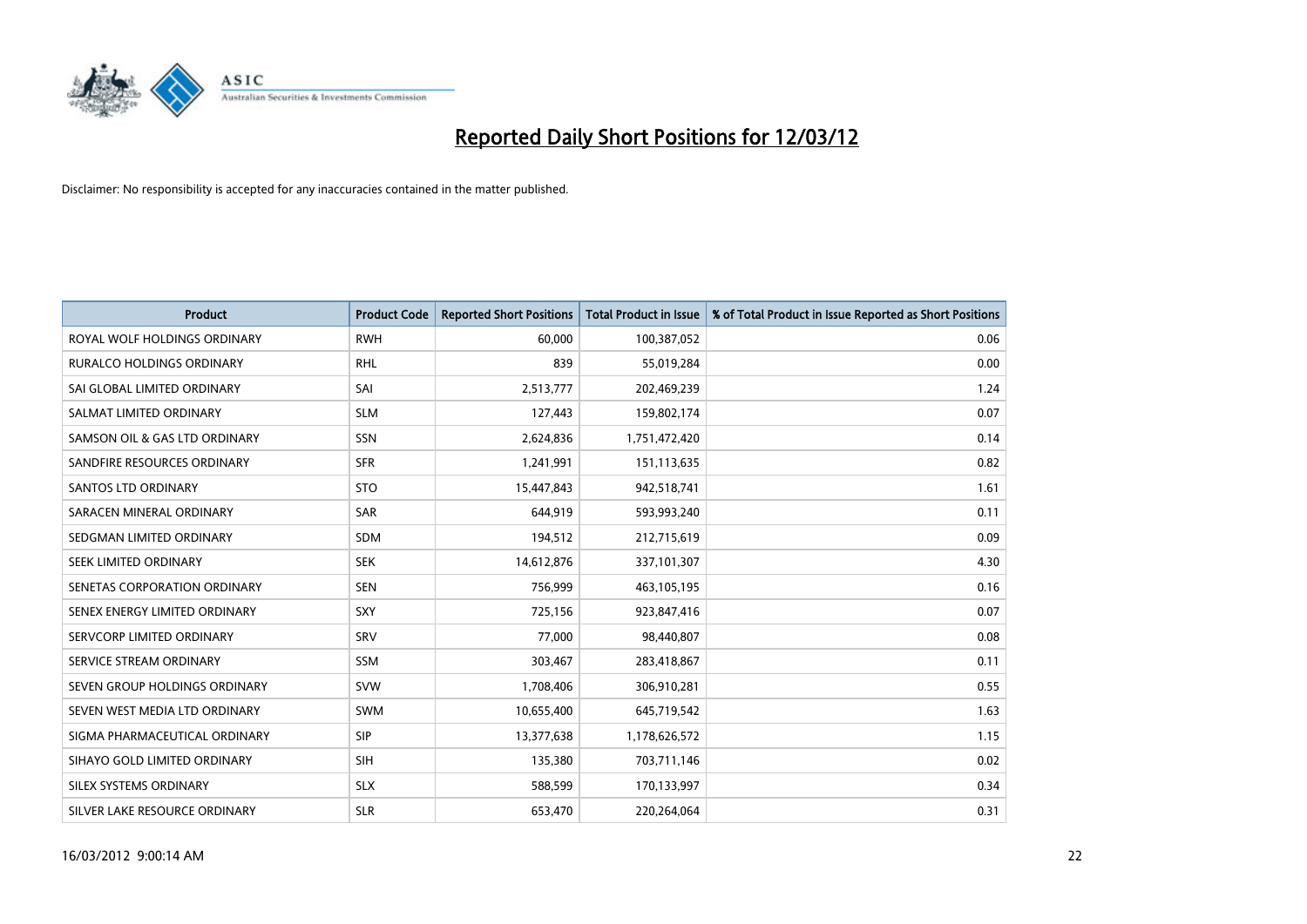

| <b>Product</b>                           | <b>Product Code</b> | <b>Reported Short Positions</b> | <b>Total Product in Issue</b> | % of Total Product in Issue Reported as Short Positions |
|------------------------------------------|---------------------|---------------------------------|-------------------------------|---------------------------------------------------------|
| SIMS METAL MGMT LTD ORDINARY             | SGM                 | 6,265,201                       | 205,856,443                   | 3.01                                                    |
| SINGAPORE TELECOMM. CHESS DEPOSITARY INT | SGT                 | 9,807,970                       | 176,974,336                   | 5.53                                                    |
| SIRIUS RESOURCES NL ORDINARY             | <b>SIR</b>          | 82,500                          | 150,934,586                   | 0.05                                                    |
| SIRTEX MEDICAL ORDINARY                  | <b>SRX</b>          | 60                              | 55,768,136                    | 0.00                                                    |
| SKILLED GROUP LTD ORDINARY               | <b>SKE</b>          | 1,623,454                       | 233,487,276                   | 0.69                                                    |
| SKY CITY ENTERTAIN, ORDINARY             | <b>SKC</b>          | 702,147                         | 576,958,340                   | 0.12                                                    |
| SKY NETWORK ORDINARY                     | <b>SKT</b>          | 100,000                         | 389,139,785                   | 0.03                                                    |
| SMS MANAGEMENT. ORDINARY                 | <b>SMX</b>          | 661,683                         | 68,290,180                    | 0.96                                                    |
| SONIC HEALTHCARE ORDINARY                | <b>SHL</b>          | 5,654,011                       | 389,969,875                   | 1.44                                                    |
| SOUL PATTINSON (W.H) ORDINARY            | <b>SOL</b>          | 3,018                           | 239,395,320                   | 0.00                                                    |
| SOUTH BOULDER MINES ORDINARY             | <b>STB</b>          | 124,396                         | 116,232,826                   | 0.10                                                    |
| SP AUSNET STAPLED SECURITIES             | <b>SPN</b>          | 2,046,124                       | 2,896,219,682                 | 0.06                                                    |
| SPARK INFRASTRUCTURE STAPLED NOTE & UNIT | SKI                 | 20,536,836                      | 1,326,734,264                 | 1.54                                                    |
| SPDR 200 FUND ETF UNITS                  | <b>STW</b>          | 8                               | 51,538,531                    | 0.00                                                    |
| SPECIALTY FASHION ORDINARY               | <b>SFH</b>          | 2,609,548                       | 192,086,121                   | 1.36                                                    |
| SPOTLESS GROUP LTD ORDINARY              | <b>SPT</b>          | 1,064,789                       | 265,454,407                   | 0.39                                                    |
| ST BARBARA LIMITED ORDINARY              | SBM                 | 7,342,176                       | 325,615,389                   | 2.25                                                    |
| STANMORE COAL LTD ORDINARY               | <b>SMR</b>          | 17,231                          | 159,973,418                   | 0.01                                                    |
| STARPHARMA HOLDINGS ORDINARY             | <b>SPL</b>          | 2,121,809                       | 280,742,451                   | 0.74                                                    |
| STH AMERICAN COR LTD ORDINARY            | SAY                 | 9,200                           | 257,785,604                   | 0.00                                                    |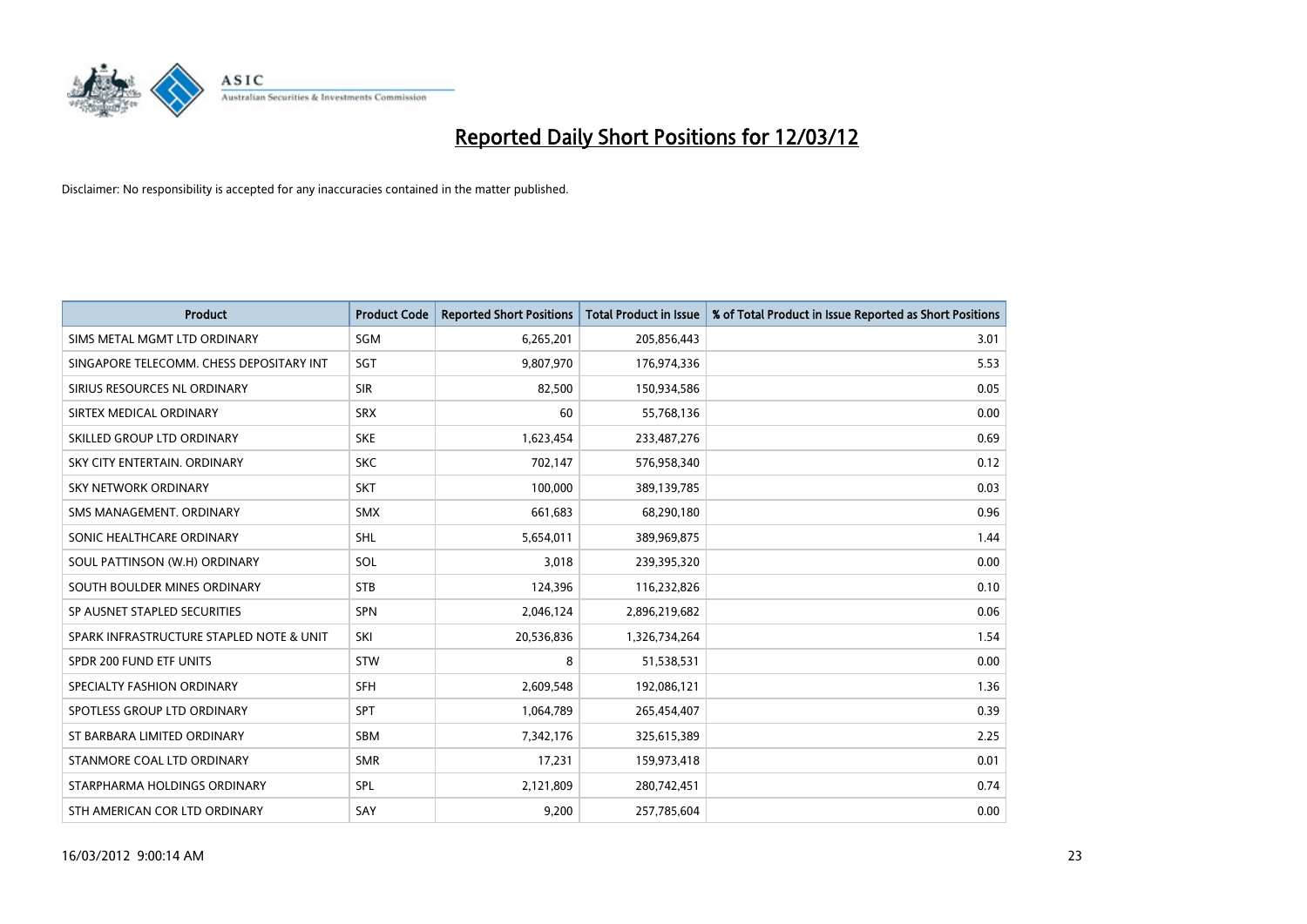

| <b>Product</b>                      | <b>Product Code</b> | <b>Reported Short Positions</b> | <b>Total Product in Issue</b> | % of Total Product in Issue Reported as Short Positions |
|-------------------------------------|---------------------|---------------------------------|-------------------------------|---------------------------------------------------------|
| STHN CROSS MEDIA ORDINARY           | <b>SXL</b>          | 2,871,634                       | 705,766,444                   | 0.41                                                    |
| STOCKLAND UNITS/ORD STAPLED         | SGP                 | 22,585,881                      | 2,301,457,501                 | 0.95                                                    |
| STRAITS RES LTD. ORDINARY           | <b>SRO</b>          | 3,165,632                       | 373,496,141                   | 0.85                                                    |
| STW COMMUNICATIONS ORDINARY         | SGN                 | 1,631,818                       | 362,798,351                   | 0.45                                                    |
| <b>SUNCORP GROUP LTD ORDINARY</b>   | <b>SUN</b>          | 13,325,139                      | 1,286,600,980                 | 1.01                                                    |
| SUNDANCE ENERGY ORDINARY            | <b>SEA</b>          | 962,857                         | 277,098,474                   | 0.36                                                    |
| SUNDANCE RESOURCES ORDINARY         | <b>SDL</b>          | 9,025,686                       | 2,933,234,505                 | 0.31                                                    |
| SUNLAND GROUP LTD ORDINARY          | <b>SDG</b>          | 99,322                          | 201,578,526                   | 0.05                                                    |
| SUPER RET REP LTD ORDINARY          | <b>SUL</b>          | 1,332,180                       | 194,904,593                   | 0.67                                                    |
| SWICK MINING ORDINARY               | <b>SWK</b>          | 1,548                           | 237,024,970                   | 0.00                                                    |
| SYD AIRPORT STAPLED US PROHIBIT.    | SYD                 | 6,652,890                       | 1,861,210,782                 | 0.35                                                    |
| SYMEX HOLDINGS ORDINARY             | <b>SYM</b>          | 6,633                           | 191,593,493                   | 0.00                                                    |
| TABCORP HOLDINGS LTD ORDINARY       | <b>TAH</b>          | 10,971,959                      | 712,805,880                   | 1.52                                                    |
| <b>TALENT2 INTERNATION ORDINARY</b> | <b>TWO</b>          | $\overline{7}$                  | 147,403,701                   | 0.00                                                    |
| TAP OIL LIMITED ORDINARY            | <b>TAP</b>          | 2,725,484                       | 241,295,311                   | 1.12                                                    |
| TASSAL GROUP LIMITED ORDINARY       | <b>TGR</b>          | 111,641                         | 146,304,404                   | 0.07                                                    |
| TATTS GROUP LTD ORDINARY            | <b>TTS</b>          | 16,678,773                      | 1,340,770,798                 | 1.24                                                    |
| TELECOM CORPORATION ORDINARY        | <b>TEL</b>          | 7,187,489                       | 1,925,427,596                 | 0.36                                                    |
| TELSTRA CORPORATION, ORDINARY       | <b>TLS</b>          | 51,347,836                      | 12,443,074,357                | 0.40                                                    |
| TEN NETWORK HOLDINGS ORDINARY       | <b>TEN</b>          | 62,564,851                      | 1,045,236,720                 | 5.99                                                    |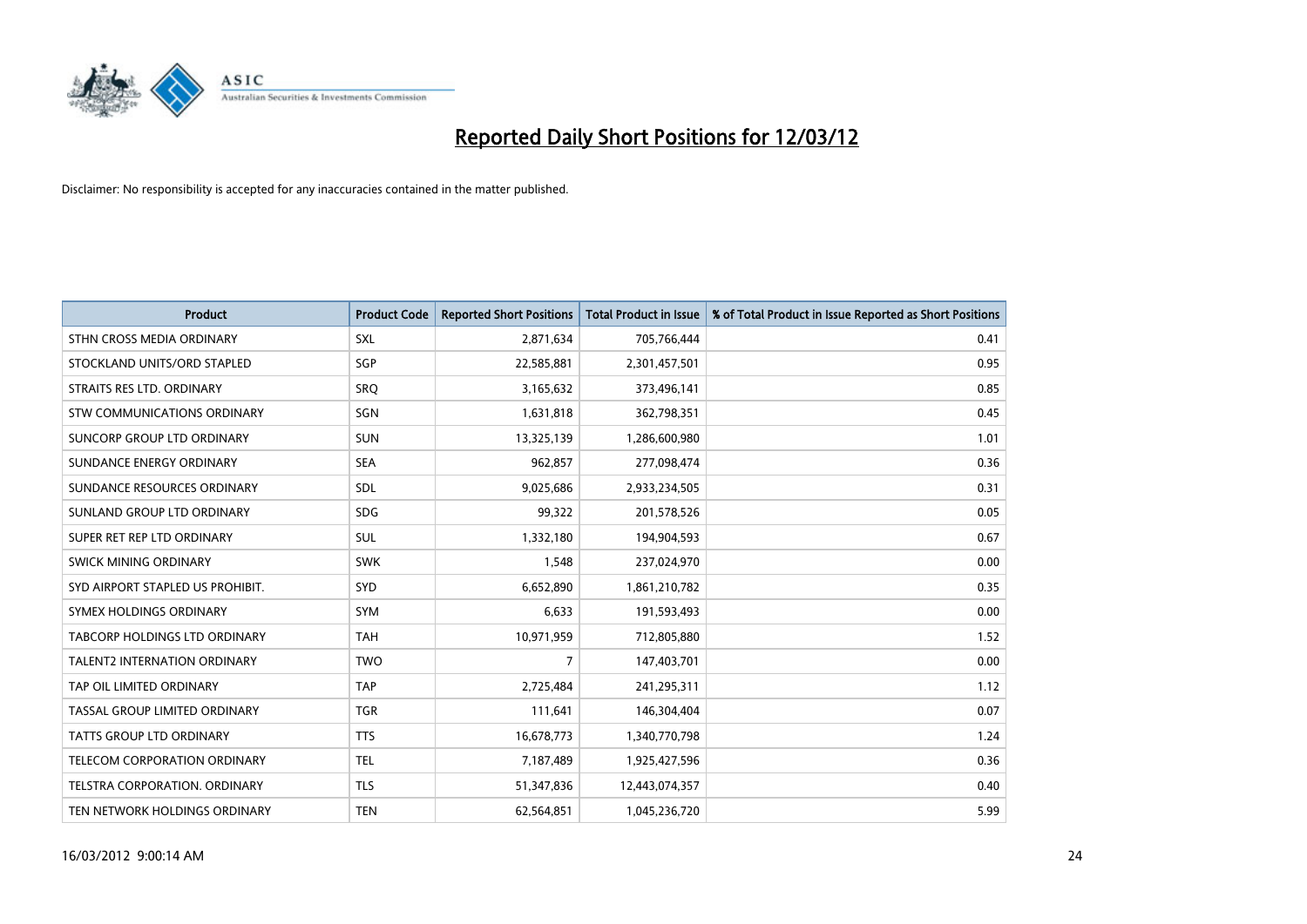

| <b>Product</b>                       | <b>Product Code</b> | <b>Reported Short Positions</b> | <b>Total Product in Issue</b> | % of Total Product in Issue Reported as Short Positions |
|--------------------------------------|---------------------|---------------------------------|-------------------------------|---------------------------------------------------------|
| TERANGA GOLD CORP CDI 1:1            | <b>TGZ</b>          | 114,370                         | 155,865,666                   | 0.06                                                    |
| TFS CORPORATION LTD ORDINARY         | <b>TFC</b>          | 94,226                          | 279,621,829                   | 0.03                                                    |
| THAKRAL HOLDINGS GRP ORDINARY/UNIT   | <b>THG</b>          | $\overline{2}$                  | 585,365,014                   | 0.00                                                    |
| THE REJECT SHOP ORDINARY             | <b>TRS</b>          | 1,541,413                       | 26,071,170                    | 5.91                                                    |
| THINKSMART LIMITED ORDINARY          | <b>TSM</b>          | 103,700                         | 138,432,658                   | 0.07                                                    |
| THOR MINING PLC CHESS DEPOSITARY 1:1 | <b>THR</b>          | 2,307                           | 222,489,120                   | 0.00                                                    |
| THORN GROUP LIMITED ORDINARY         | TGA                 | 76,749                          | 146,374,703                   | 0.04                                                    |
| TIGER RESOURCES ORDINARY             | <b>TGS</b>          | 3,992,819                       | 671,948,102                   | 0.57                                                    |
| <b>TISHMAN SPEYER UNITS</b>          | <b>TSO</b>          | 738                             | 338,440,904                   | 0.00                                                    |
| TNG LIMITED ORDINARY                 | <b>TNG</b>          | 4,321                           | 344,611,705                   | 0.00                                                    |
| TOLL HOLDINGS LTD ORDINARY           | <b>TOL</b>          | 27,476,694                      | 717,133,875                   | 3.81                                                    |
| TORO ENERGY LIMITED ORDINARY         | <b>TOE</b>          | 35,404                          | 975,436,676                   | 0.00                                                    |
| TOWER LIMITED ORDINARY               | <b>TWR</b>          | 689,519                         | 266,371,322                   | 0.26                                                    |
| TOX FREE SOLUTIONS ORDINARY          | <b>TOX</b>          | 24,723                          | 114,563,108                   | 0.02                                                    |
| TPG TELECOM LIMITED ORDINARY         | <b>TPM</b>          | 2,737,413                       | 793,808,141                   | 0.35                                                    |
| TRADE ME GROUP ORDINARY              | <b>TME</b>          | 1,555                           | 395,745,510                   | 0.00                                                    |
| TRANSFIELD SERVICES ORDINARY         | <b>TSE</b>          | 4,136,748                       | 542,977,583                   | 0.76                                                    |
| TRANSPACIFIC INDUST. ORDINARY        | <b>TPI</b>          | 5,754,236                       | 1,578,209,025                 | 0.36                                                    |
| TRANSURBAN GROUP TRIPLE STAPLED SEC. | <b>TCL</b>          | 6,802,539                       | 1,458,321,112                 | 0.45                                                    |
| TREASURY WINE ESTATE ORDINARY        | <b>TWE</b>          | 15,293,787                      | 647,227,144                   | 2.37                                                    |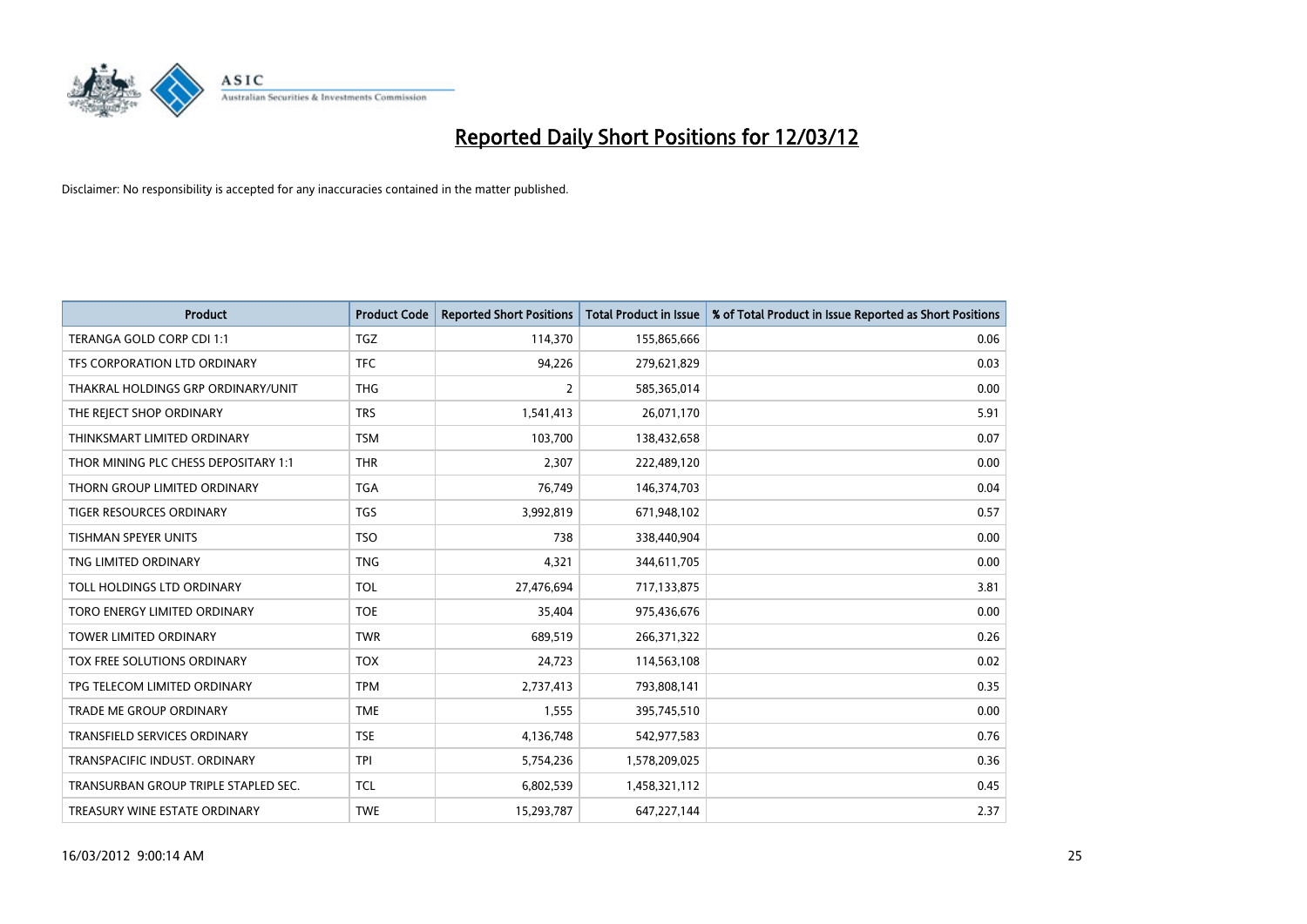

| <b>Product</b>                         | <b>Product Code</b> | <b>Reported Short Positions</b> | <b>Total Product in Issue</b> | % of Total Product in Issue Reported as Short Positions |
|----------------------------------------|---------------------|---------------------------------|-------------------------------|---------------------------------------------------------|
| TRINITY GROUP STAPLED SECURITIES       | <b>TCQ</b>          | 3,419                           | 193,235,631                   | 0.00                                                    |
| TROY RESOURCES LTD ORDINARY            | <b>TRY</b>          | 445,300                         | 88,879,149                    | 0.50                                                    |
| UGL LIMITED ORDINARY                   | UGL                 | 4,667,589                       | 166,315,038                   | 2.81                                                    |
| UNILIFE CORPORATION CDI 6:1            | <b>UNS</b>          | 211,168                         | 266,559,954                   | 0.07                                                    |
| <b>VDM GROUP LIMITED ORDINARY</b>      | <b>VMG</b>          | 11,116                          | 933,728,267                   | 0.00                                                    |
| <b>VENTURE MINERALS ORDINARY</b>       | <b>VMS</b>          | 235,113                         | 232,468,592                   | 0.10                                                    |
| <b>VIEW RESOURCES LTD ORDINARY</b>     | <b>VRE</b>          | 1,760                           | 881,953,670                   | 0.00                                                    |
| <b>VIRGIN AUS HLDG LTD ORDINARY</b>    | <b>VAH</b>          | 4,722,209                       | 2,210,197,600                 | 0.21                                                    |
| <b>VITA GROUP LTD ORDINARY</b>         | <b>VTG</b>          | 75,190                          | 142,499,800                   | 0.05                                                    |
| VITERRA INC CDI 1:1                    | <b>VTA</b>          | 3,838                           | 68,629,939                    | 0.01                                                    |
| VNGD US TOTAL MARKET CDI 1:1           | <b>VTS</b>          | 11,256                          | 912,993                       | 1.23                                                    |
| <b>WATPAC LIMITED ORDINARY</b>         | <b>WTP</b>          | 20,038                          | 184,332,526                   | 0.01                                                    |
| <b>WDS LIMITED ORDINARY</b>            | <b>WDS</b>          | 3,768                           | 144,740,614                   | 0.00                                                    |
| WEBIET LIMITED ORDINARY                | <b>WEB</b>          | 69,070                          | 72,584,641                    | 0.10                                                    |
| WESFARMERS LIMITED ORDINARY            | <b>WES</b>          | 27,456,501                      | 1,006,485,848                 | 2.73                                                    |
| WESFARMERS LIMITED PARTIALLY PROTECTED | <b>WESN</b>         | 2,189,849                       | 150,586,314                   | 1.45                                                    |
| WESTERN AREAS NL ORDINARY              | <b>WSA</b>          | 9,204,025                       | 179,735,899                   | 5.10                                                    |
| WESTERN DESERT RES. ORDINARY           | <b>WDR</b>          | 948                             | 208,719,203                   | 0.00                                                    |
| WESTFIELD GROUP ORD/UNIT STAPLED SEC   | <b>WDC</b>          | 19,170,908                      | 2,308,988,539                 | 0.81                                                    |
| WESTFIELD RETAIL TST UNIT STAPLED      | <b>WRT</b>          | 42,417,457                      | 3,054,166,195                 | 1.37                                                    |